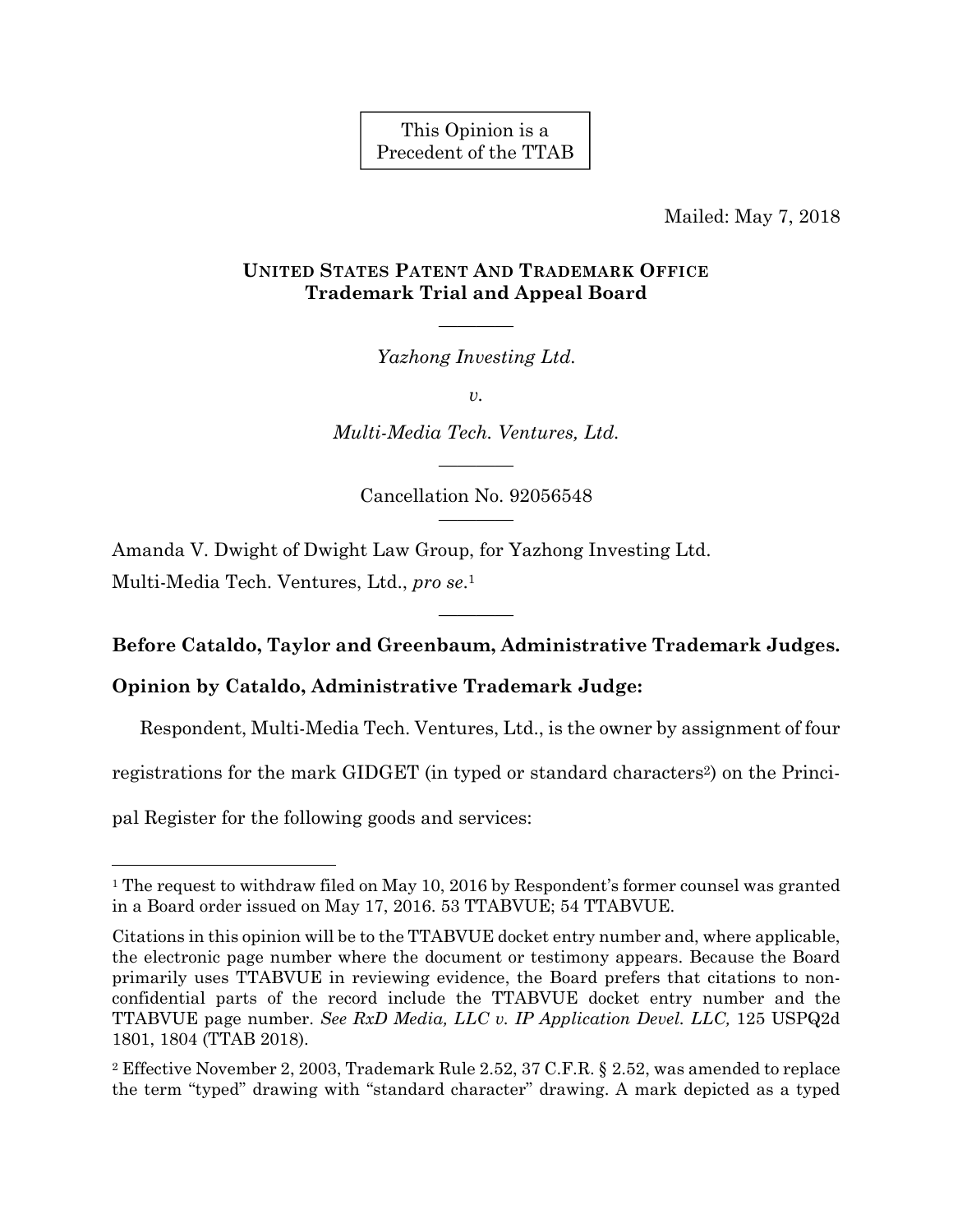Registration No. 2093572 ('572 Reg.)

clothing, namely, blouses, pants, shifts, skirts, jackets, dresses, shorts, hats, belts, sandals, bathing suits, shoes and tops in International Class 25;3

Registration No. 3197189 ('189 Reg.)

cosmetics, namely lip balm, lip stick; tanning agents, namely tanning oil, tanning gel, tanning cream; soap, namely, skin soap, bath soap; bath products, namely bath powder, bath oils, bubble bath; perfume and essential oils for personal use; hair products, namely hair shampoo, hair conditioner in International Class 3;

vehicles, namely, bicycles, tricycles, pull wagons, and baby strollers in International Class 12;

jewelry, watches in International Class 14;

stationery, envelopes, greeting cards, coloring books, song books, comic books, address books, short story books, educational books in the field of surfing, skateboarding, swimming, and topics of interest to young women, pop-up books, diaries, book marks, cardboard gift boxes, plastic gift wrap, painting sets, paper napkins, toilet paper, disposable diapers, newsletters and magazines in the field of surf movies, surfing, skateboarding and topics of interest to young women in International Class 16; and

pillow cases, bed sheets, comforters, cloth table covers, bath towels, hand towels, wash cloths, cloth bath mats, and shower curtains in International Class 24;4

Registration No. 3740628 ('628 Reg.)

Eyewear, namely, optical frames and optical lenses, sunglass frames, sunglass lenses, cases for eyewear, cases for sunglasses, and structural parts and fittings for eyewear and sunglasses; cellular telephones; cellular telephone apparatuses, namely, cellular telephone face plates, cellular telephone cases, belt clips and holders specially adapted for cellular telephones, cellular telephone keypads, cellular telephone lenses in

drawing is the legal equivalent of a standard character mark.

<sup>3</sup> Issued September 2, 1997. Trademark Act Section 8 and 15 affidavits, 15 U.S.C. §§ 1058 and 1065, accepted and acknowledged. First Renewal.

<sup>4</sup> Issued January 9, 2007. Expired Section 9, 15 U.S.C. § 1059, August 11, 2017.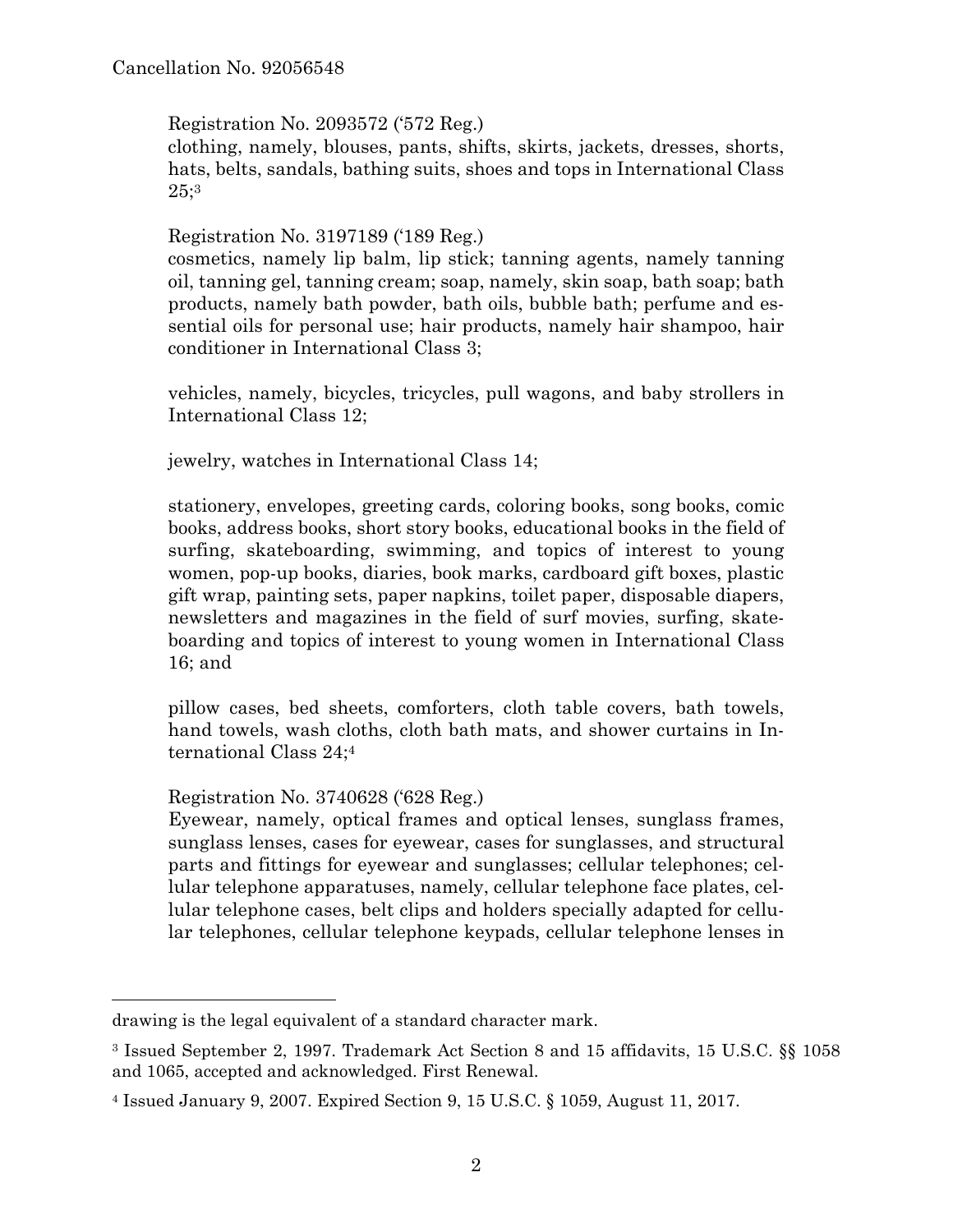the nature of fitted plastic films known as skins for covering and providing a scratch proof barrier or protection for cellular telephones, and cellular telephone antennas; computer games on CD-ROMs, DVDs, HD DVDs, MP3 discs, videotapes, and optical and magneto-optical discs; pre-recorded CD-ROMs, DVDs, HD DVDs, MP3 discs, videotapes, optical and magneto-optical discs, audio compact disks and cassettes all featuring music and spoken word in the fields of surfing, skateboarding, snowboarding and active lifestyles; audio compact disk players; handheld digital electronic devices for recording, organizing, transmitting, manipulating, and reviewing text, data, audio and video files featuring surfing, skateboarding, snowboarding and active lifestyles; audio cassette players; MP3 players; DVD players; HD DVD players; CD-ROM players; optical and magneto-optical disc players; radios; portable multifunction stereo systems featuring stereo receivers, stereo tuners and stereo amplifiers; pre-recorded video DVDs, HD DVDs, MP3 discs, CD ROMs, videotapes, optical and magneto-optical discs, cassettes and computer interactive game programs all in the fields of surfing, skateboarding, snowboarding and active lifestyles in International Class 9;5

### Registration No. 4077428 ('428 Reg.)

Entertainment, namely, live performances by musical bands, entertainment in the nature of theater and musical production; educational seminars in the field of surfing, skateboarding, skiing, snowboarding, soccer, field hockey, tennis, softball, golfing, sports competitions involving the foregoing sports, fashion design beauty pageants and topics of interest to women and girls; entertainment in the nature of on-going television programs in the field of surfing, skateboarding, skiing, snowboarding, soccer, field hockey, tennis, softball, golfing, sports competitions involving the foregoing sports, fashion design, beauty pageants and topics of interest to girls, boys, women and men; Education, namely, providing classes, seminars, workshops, and colloquiums in the field of sports training, sports training courses, fashion design and entertainment pertaining to sports; training in the field of sports, sporting competitions and fashion design; entertainment, namely, live performances by a musical band; organizing community sporting and cultural activities; teaching in the field of sports and sporting competitions and fashion design; publication of books and magazines; book lending in the nature of libraries; education and entertainment whatever the medium and especially via radio, television, teletext, computer and the Internet, namely, providing motivational speakers, providing continuing business education courses in the field of fashion shows, television show production, providing a continuing sports show broadcast over television, satellite,

l

<sup>5</sup> Issued January 19, 2010. Section 8 affidavit accepted.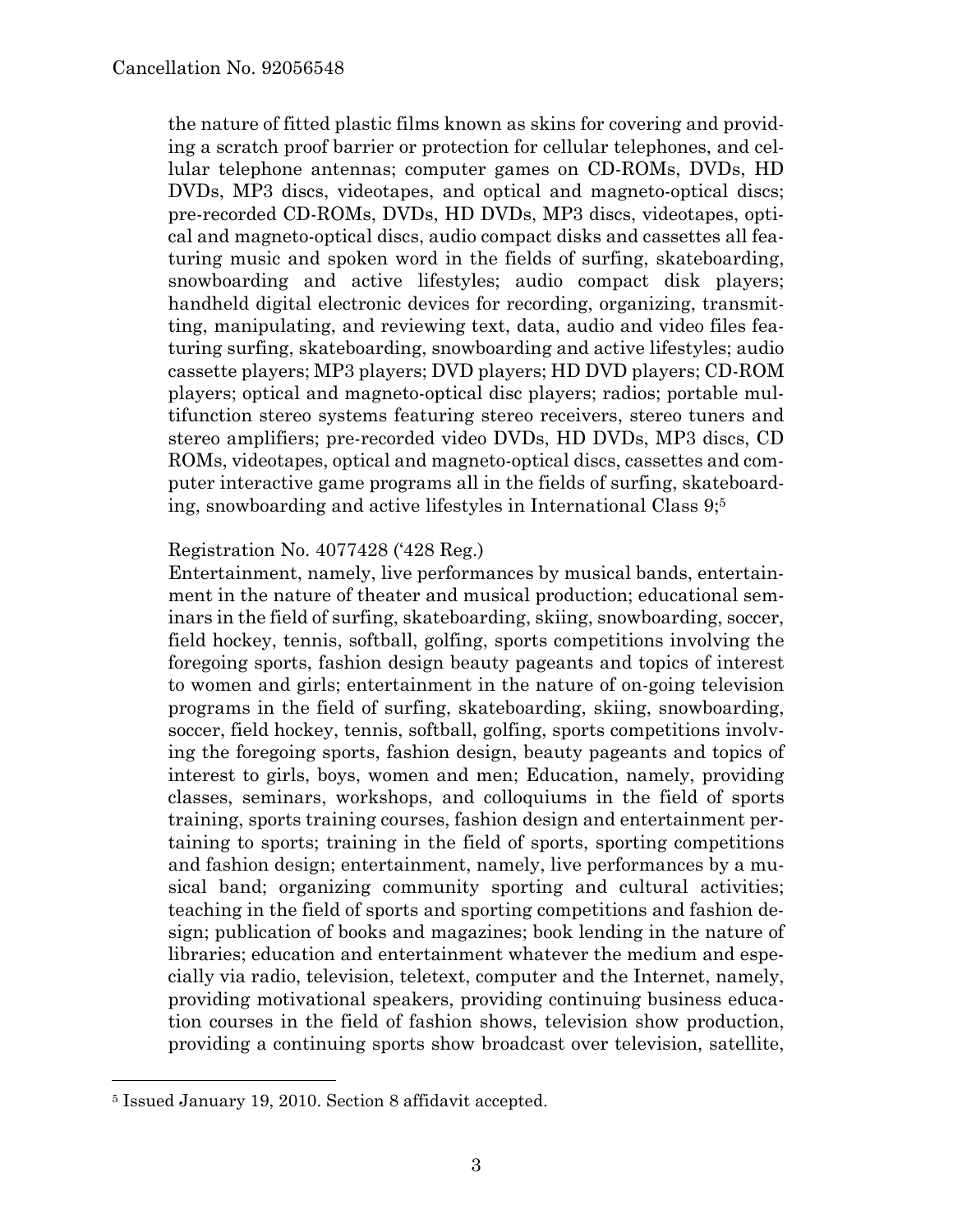audio and video media; entertainment in the nature of sporting, fashion design and beauty pageant competitions; organization of games via interactive audiovisual media or not; organization of sporting events, fashion design and beauty pageant competitions; rental of equipment for various sports with the exception of vehicles, namely, rental of golf equipment, tennis equipment, baseball equipment, roller skates, in-line roller skates, soccer equipment, surfboards, body boards, sail boards, kite boards, ski and snow board equipment; direction or presentation of plays and live shows, production of studio audio and video recordings, on the Internet; video tape editing; editing of radio and television programs; publication of texts, electronic and digital publications, namely, magazines, newsletters and journals in the fields of sports, sports science, fashion design, knowledge management, event management and fitness recreation, illustrated books, reviews, newspapers, periodicals and other printed matter other than advertising or publicity; electronic publication of text and graphic works of others on CDs and CD-ROMs featuring sports and sporting competitions; teaching and education in the nature of classes, seminars, workshops at beginner and advanced level in all sports and general interest disciplines, namely, sports and sporting competitions and fashion design; desktop publishing for others; arranging and conducting of educational colloquiums, seminars, and conferences; production, organization and presentation of shows, namely, fashion shows, beauty pageants, dogs shows, air shows, and sporting shows; sponsorship for cultural activities by means of computer networks, namely, sponsoring, development and carrying out international student exchange programs; granting of rewards and prizes, namely, providing recognition and incentives by the way of awards to demonstrate excellence in the field of sports, sporting competitions, fashion design and beauty pageants; entertainment, namely, film, video, video tape, and cartoon animation editing for third parties; entertainment services, namely, providing television programs in the field of cartoon animation, comedy, music, documentary, and science fiction, providing television miniseries in the field of cartoon, animation, comedy, music, documentary and science fiction, providing television sitcom variety shows, via a global computer network, satellite and audio and video media; publication of magazines and books in the field of education and entertainment; non-downloadable publications provided online, namely, magazines, newsletters and journals in the fields of sports, sports science, fashion design, knowledge management, event management and fitness recreation in International Class 41.6

l

<sup>6</sup> Issued December 27, 2011.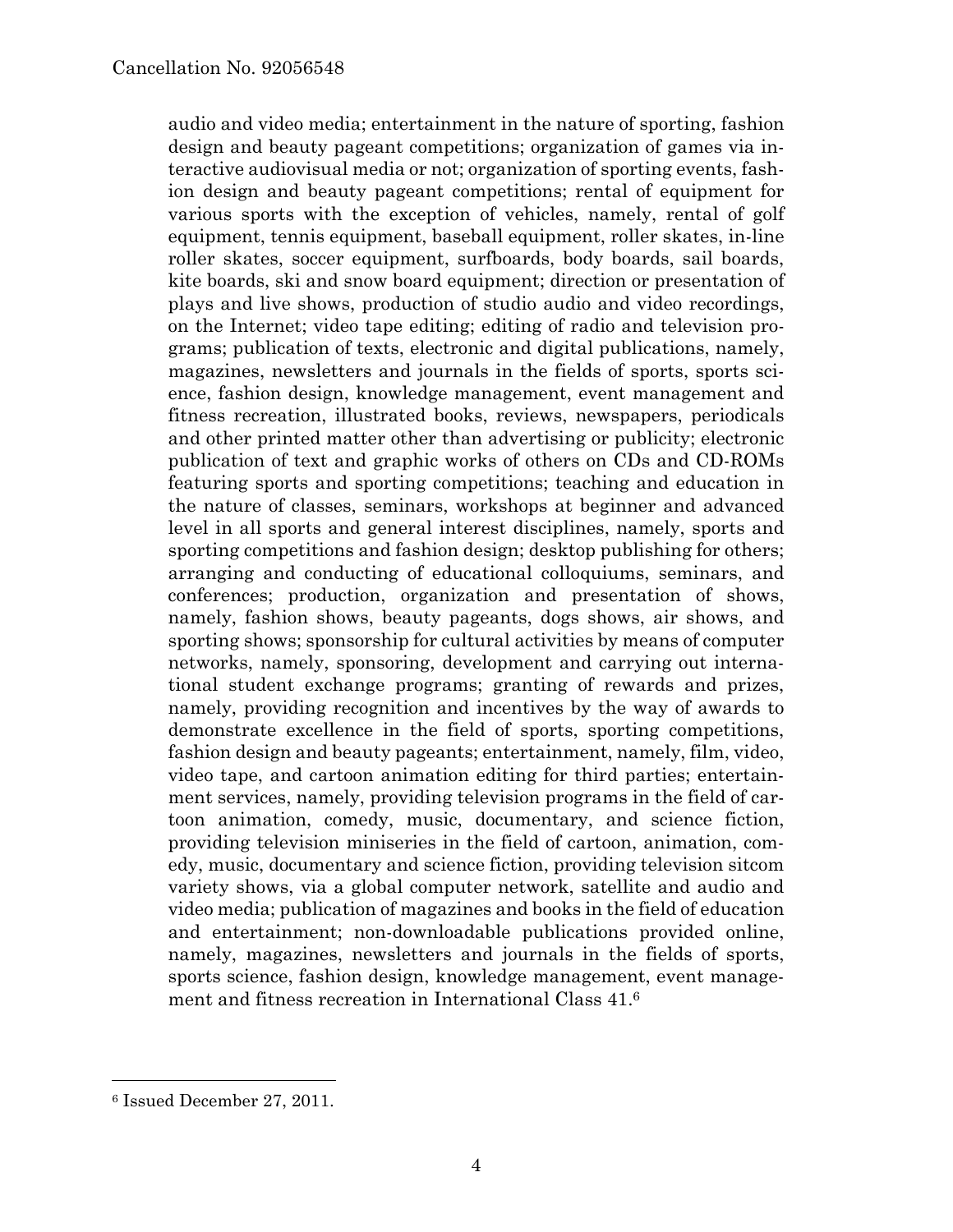Petitioner Yazhong Investing Ltd., through its third amended petition for cancellation, seeks to cancel each of Respondent's registrations on grounds of fraud and abandonment. Petitioner also seeks to cancel the '628 Reg. and the '428 Reg. on the ground of nonuse.7 In its answer, Respondent denied the salient allegations of the third amended petition to cancel.8

## **I. Description of the Record**

The pleadings and, pursuant to Trademark Rule 2.122(b), 37 C.F.R. § 2.122(b),

the files of the four registrations against which the petition to cancel was filed are of record.

# **A. Petitioner's Submissions**

Petitioner filed the following evidence during trial:9

- Petitioner's First Notice of Reliance, 62 TTABVUE:
	- o Certain of Petitioner's interrogatories, requests for admission and requests for production of documents and things, and Respondent's responses thereto;
- Petitioner's Second Notice of Reliance, 63-4 TTABVUE:
	- o Printouts from the USPTO's Trademark Search and Document Retrieval (TSDR) database of assignment records, maintenance documents, notices of allowance, requests for extension of time to submit evidence of use, specimens and statements of use from the involved registrations and underlying applications;10

<sup>7 49</sup> TTABVUE.

<sup>8 52</sup> TTABVUE.

<sup>9</sup> The parties stipulated that all documents produced during discovery under Fed. R. Civ. P. 34 are authentic and may be made of record and relied upon in this proceeding. 61 TTABVUE.

<sup>&</sup>lt;sup>10</sup> As noted above, these materials are automatically of record pursuant to Trademark Rule 2.122(b) and their introduction at trial was unnecessary.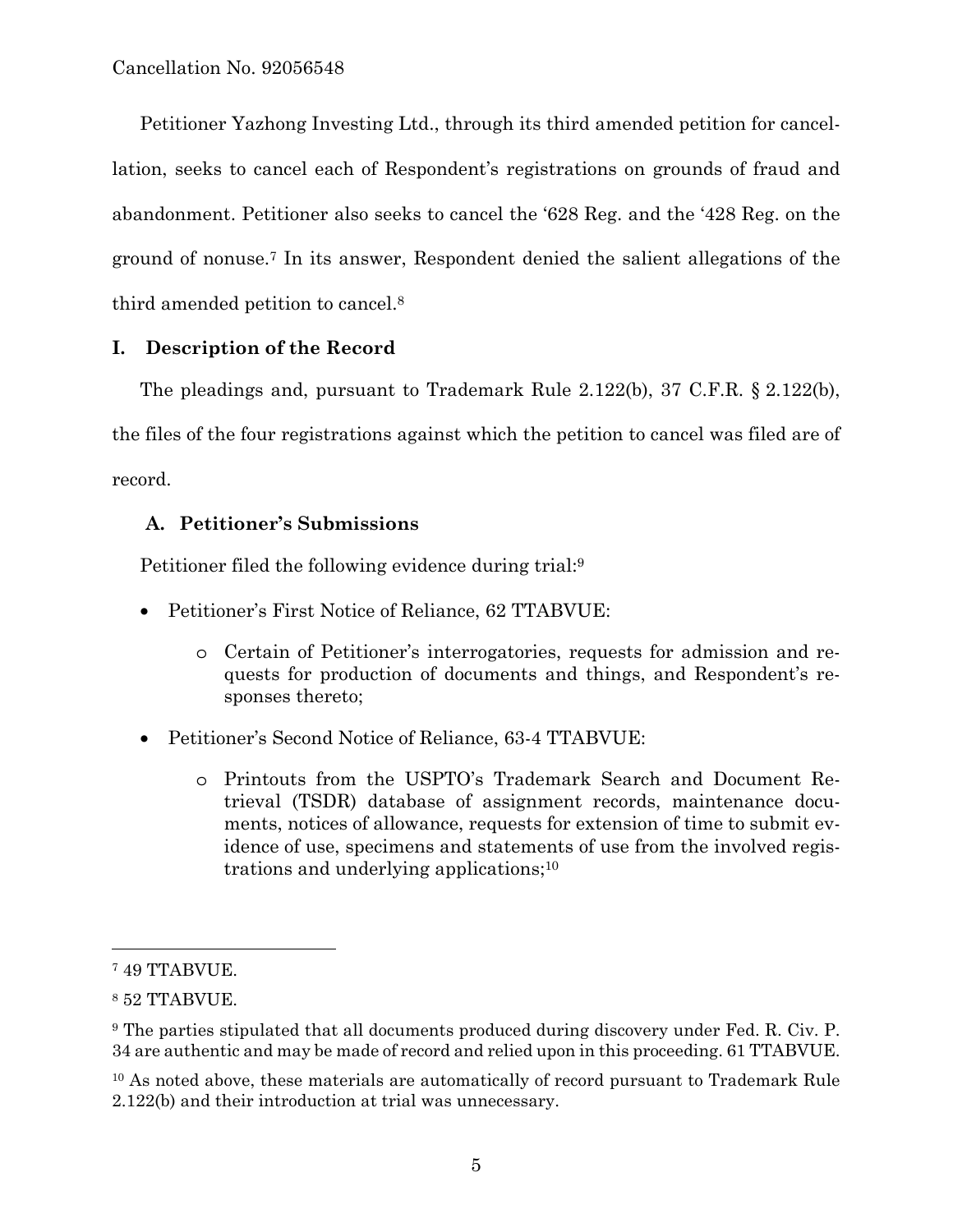- Petitioner's Third Notice of Reliance, 65 TTABVUE:
	- o Printouts from the USPTO's TSDR database regarding Petitioner's five pleaded applications for the mark GIDGET, and Office Actions refusing registration of each under Section 2(d) of the Trademark Act, 15 U.S.C. § 1052(d), based upon a likelihood of confusion with the four challenged registrations:
- Petitioner's Fourth Notice of Reliance, 66 TTABVUE:
	- o Portions of the record in this proceeding and copies from the USPTO's TSDR database of Respondent's challenged registrations;11
	- o Declaration of Mr. Victor Valles, member of the Board for Gidget Marks, LLC and President of Gidget Worldwide, Inc. (GM/GWI), predecessors in interest to Respondent, with exhibits;
	- o Portions of the discovery deposition of Mr. Kevin Powell, Chief Financial Officer and President of GM/GWI;
	- o Copy of Stipulation for Entry of Judgment in prior litigation brought by Respondent against its predecessors in interest, including Victor Valles, Kevin Powell, Gidget Holdings, Inc. and GM/GWI;
- Petitioner's Fifth Notice of Reliance, 67 TTABVUE:
	- o Complaint in litigation involving Respondent's predecessors in interest;
	- o Purchase agreement regarding the marks in the involved registrations between Respondent's predecessors in interest;
	- o Declaration of Mr. Michael DoBransky, a predecessor in interest to Respondent and plaintiff in litigation with other of Respondent's predecessors, in relation to their previous litigation, with exhibits;
	- o Declarations of Mr. Javeed Matin, director of Respondent's predecessors in interest Veltex USA, Inc. and Wilshire Equity, Inc., in relation to previous litigation involving, *inter alia*, Respondent's predecessors;
- Declaration of Mr. David Dufek, attorney for Michael DoBransky in litigation against Veltex USA, Inc. and Wilshire Equity, Inc., with exhibits, 68

<sup>&</sup>lt;sup>11</sup> Again, these materials are automatically of record pursuant to Trademark Rule 2.122(b) and their introduction at trial was unnecessary.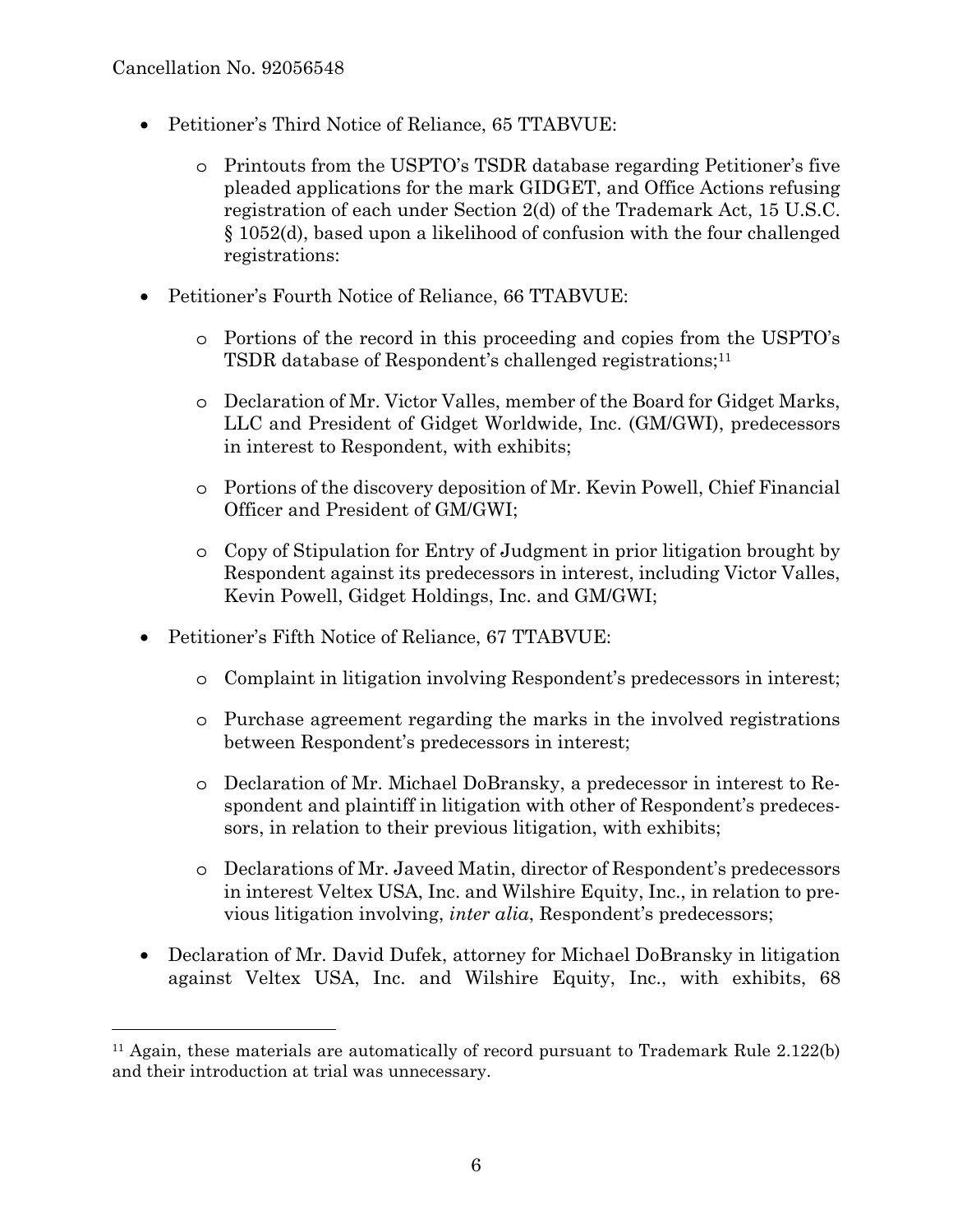TTABVUE;

- Declaration of Mr. Anthony Grunstein, owner of Jet Int'l Holdings Ltd., a thirdparty consumer products distribution and manufacturing company, with exhibits, 69 and 71 TTABVUE;
- Declaration of Mr. Ron Yoshida, consultant and later Chief Executive Officer of GM/GWI, with exhibits, 70 TTABVUE;
- Declaration of Mr. Joe Annoni, corporate finance advisor to Anthony Grunstein and, subsequently, officer of Petitioner, with exhibits, 72-73 TTABVUE.

# **B. Respondent's Submissions**

During its trial period, Respondent did not introduce any testimony or other evi-

dence.12 Only Petitioner filed a brief.13

# **II. Expiration of the '189 Reg.**

l

On August 11, 2017, Respondent's '189 Reg. expired as to all classes of identified goods under Section 9 of the Trademark Act, 15 U.S.C. § 1059. When a registration that is the subject of a cancellation proceeding is abandoned or left to expire during the proceeding, such action is treated as an abandonment of the registration without the consent of the petitioner. Trademark Rule 2.134(b), 37 C.F.R. § 2.134(b). *See also*

<sup>&</sup>lt;sup>12</sup> As we previously advised the parties, (48 TTABVUE 15 n.24), evidence submitted in connection with Petitioner's motions for summary judgment was of record only for consideration of those motions, unless properly introduced during the appropriate trial period. *Drive Trademark Holdings LP v. Inofin,* 83 USPQ2d 1433, 1438 n.14 (TTAB 2007); *Levi Strauss & Co. v. R. Josephs Sportswear Inc.,* 28 USPQ2d 1464 (TTAB 1993).

<sup>&</sup>lt;sup>13</sup> Because Respondent, as defendant herein, is under no obligation to submit evidence or a brief, we do not construe Respondent's failure to do so as a concession of the case. *See. e.g.*, Trademark Board Manual of Procedure (TBMP) §§ 801.02(b) (June 2017). Petitioner must still prove its standing and grounds for cancellation by a preponderance of the evidence. *See, e.g., Cerveceria Centroamericana S.A. v. Cerveceria India Inc.*, 13 USPQ2d 892 F.2d 1021, 13 USPQ2d 1307, 1309-10 (Fed. Cir. 1989).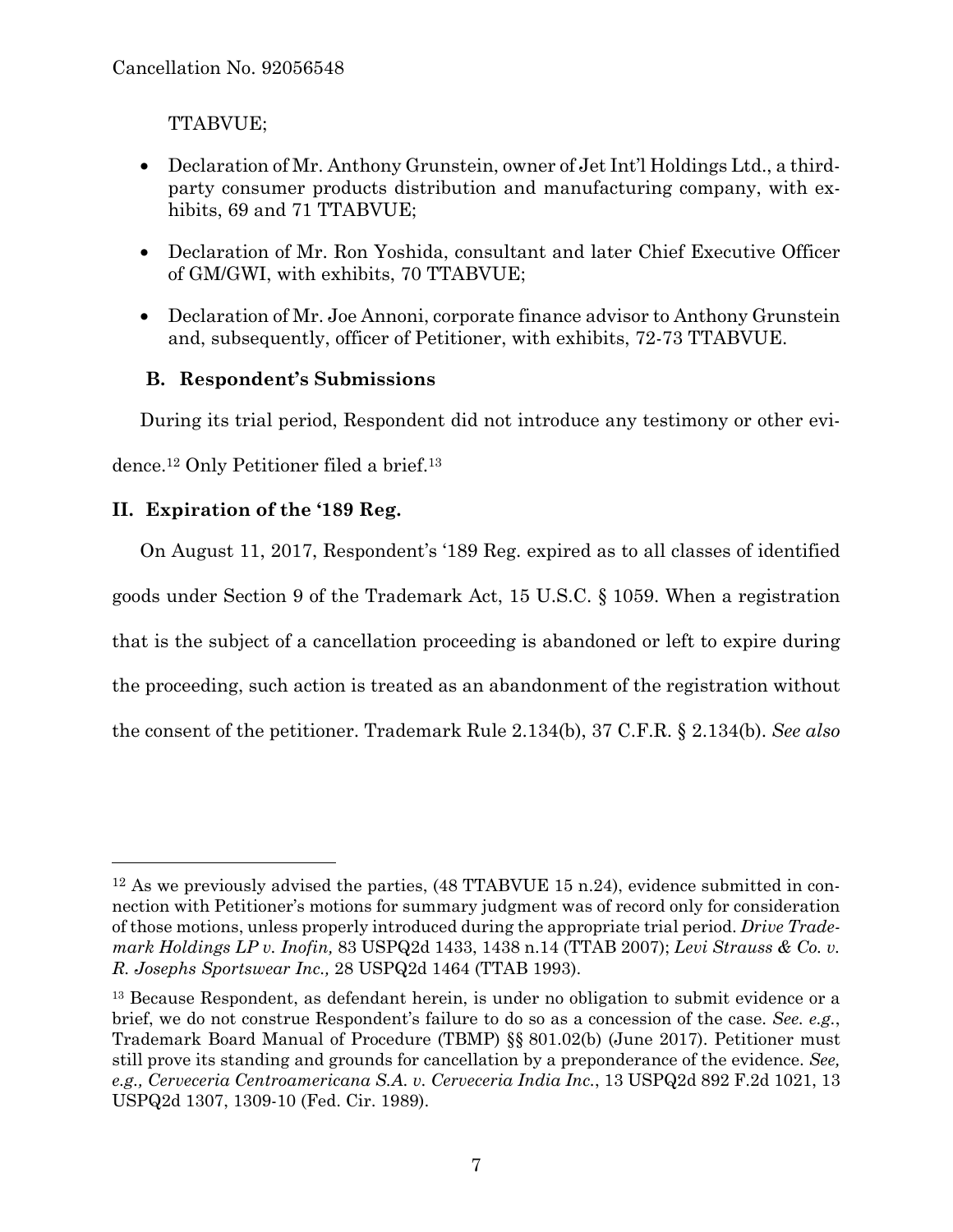TBMP § 602.02(b). Typically, the Board would issue a show cause order to the respondent to indicate whether the expiration of the registration was purposeful or inadvertent. If purposeful, judgment is entered against the respondent as to that registration. If the expiration was inadvertent, the petitioner would be allowed time to indicate its intention to pursue its claim to final judgment. In this case, the '189 Reg. expired after Petitioner filed its brief on the merits. Because the proceeding was tried and briefed as to all four of the involved registrations, we see no reason to delay determination thereof on the merits, and proceed to final judgment on all four registrations, including this one. *See Blackhorse v. Pro-Football, Inc.*, 111 USPQ2d 1080, 1083, n.7 (TTAB 2014), *aff'd*, 112 F.Supp.3d 439, 115 USPQ2d 1524 (E.D.Va. 2015), *vacated and remanded on other grounds*, No. 15-1874 (4th Cir. Jan. 18, 2018).

#### **III. Respondent's Motion to Amend Registrations**

On February 11, 2016, Respondent filed Section 7, 15 U.S.C. § 1057, requests in the post-registration files of its '628 and '428 Regs. seeking to delete numerous goods and services from each registration. In the Board's April 14, 2016 decision, *inter alia*, denying Petitioner's renewed motion for summary judgment, Respondent was advised that because these registrations are subject to this cancellation proceeding, Respondent's filing of Section 7 requests with the Trademark Post-Registration Division of the USPTO, rather than filing a motion to amend with the Board, was procedurally improper.14 *See Hachette Filipacchi Presse v. Elle Belle LLC*, 85 USPQ2d 1090, 1095

<sup>14 48</sup> TTABVUE 8-10.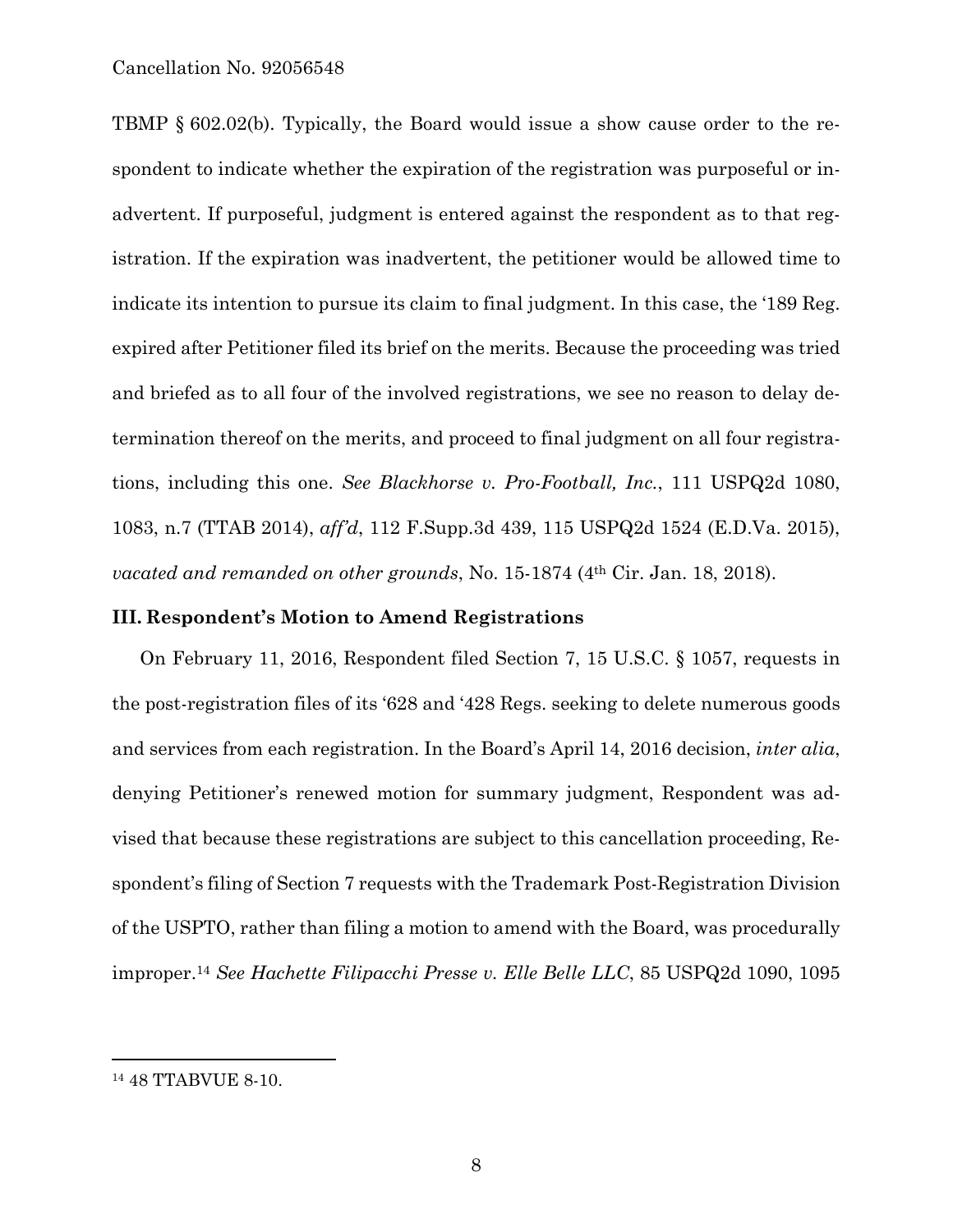(TTAB 2007) (Board has jurisdiction to determine propriety of amendment to a registration involved in a Board proceeding).15 Respondent was allowed time to file an appropriate motion with the Board to amend its involved '628 and '428 Regs.16 Thereafter, on May 4, 2016, Respondent filed a motion pursuant to Trademark Rule 2.133, 37 C.F.R. § 2.133, to amend the respective goods and services in all four of its involved registrations.17

However, under Trademark Rule 2.173(b), 37 C.F.R. § 2.173(b), a request to amend an involved registration must, *inter alia*, include the fee required by Trademark Rule 2.6(a)(11), 37 C.F.R. § 2.6(a)(11). *See* TBMP § 514.01 and authorities cited therein. On May 17, 2016, the Board issued an interlocutory order: indicating that because Respondent's motion to amend was not accompanied by the required fee, it would receive no consideration; accepting the withdrawal of Respondent's counsel; and allowing Respondent time in which to appoint new counsel or indicate that it would represent itself.18 Respondent's notice of appearance, indicating it would represent itself, did not address its failure to submit the required fee with its motion to amend.19 Nor did Respondent subsequently submit the required fee or otherwise address this deficiency. Accordingly, Respondent's motion to amend has been given no

<sup>15</sup> On April 26, 2016, the Trademark Post-Registration Division of the USPTO issued Office Actions denying Respondent's Section 7 amendments and indicated that any fees submitted with the requests would be refunded in due course.

<sup>16 48</sup> TTABVUE 8-10, 16-7.

<sup>17 51</sup> TTABVUE.

<sup>18 54</sup> TTABVUE 1.

<sup>19 56</sup> TTABVUE 2.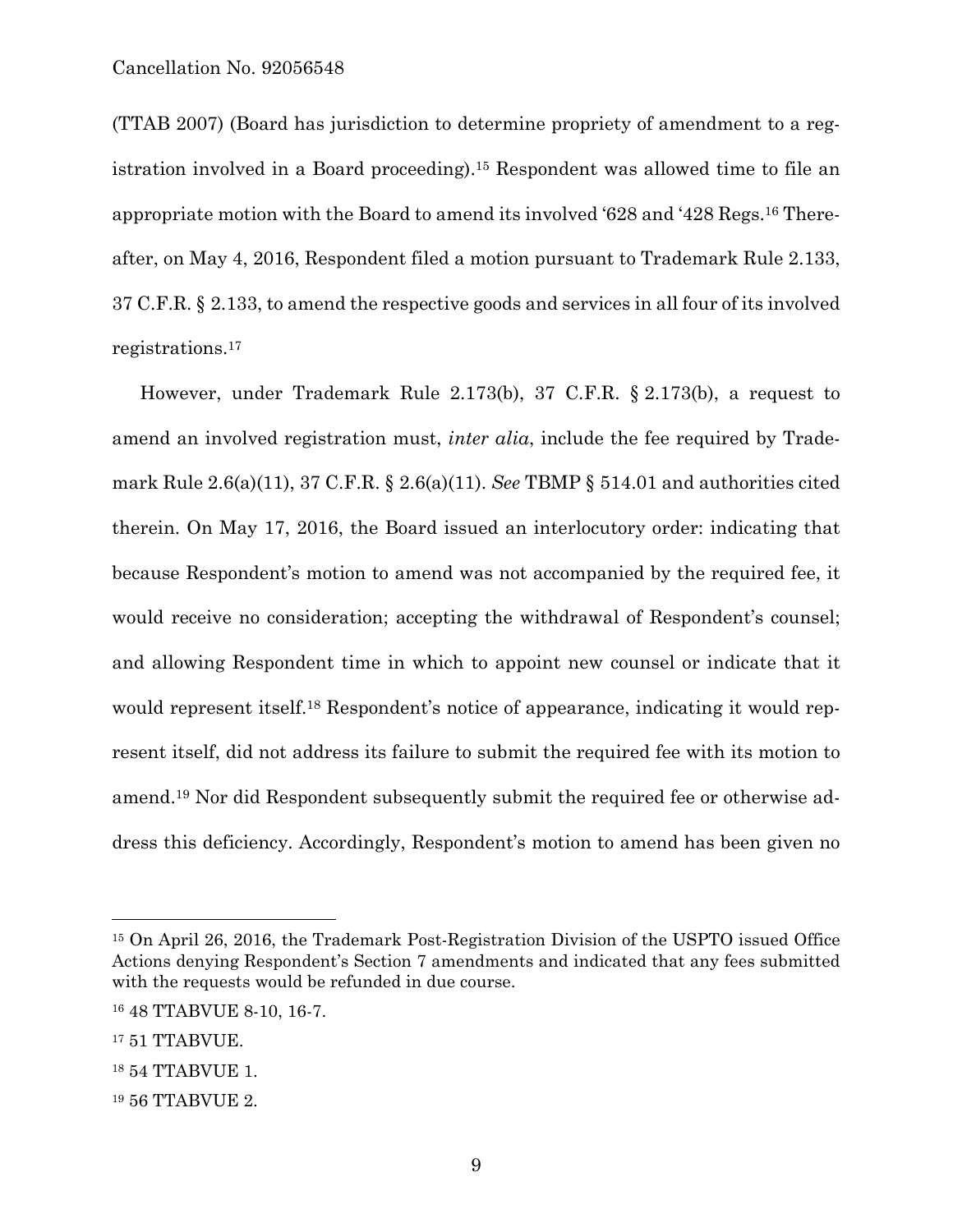further consideration.

#### **IV. Discussion**

#### **A. Standing**

To establish its standing, Petitioner must prove that it has a "real interest," i.e., a "reasonable" basis for its belief of damage. *See Empresa Cubana Del Tabaco v. Gen. Cigar Co.,* 753 F.3d 1270, 111 USPQ2d 1058, 1062 (Fed. Cir. 2014); *Ritchie v. Simpson*, 170 F.3d 1092, 50 USPQ2d 1023, 1025 (Fed. Cir. 1999); *Lipton Indus., Inc. v. Ralston Purina Co*., 670 F.2d 1024, 213 USPQ 185, 189 (TTAB 1982). We find that Petitioner has adequately established a real interest in this proceeding through its evidence that it filed five intent-to-use trademark applications with the USPTO for the mark GIDGET for a variety of goods and services in International Classes 9, 18, 24, 25 and 41, and that the Office issued a refusal to register each application based on likelihood of confusion with Respondent's subject registrations under Section 2(d).20 *See SaddleSprings Inc. v. Mad Croc Brands Inc.*, 104 USPQ2d 1948, 1950 (TTAB 2012) (standing supported by allegation that petitioner's intent-to-use application has been refused based on respondent's registrations); *ShutEmDown Sports Inc. v. Lacy*, 102 USPQ2d 1036, 1043 (TTAB 2012) (standing shown by evidence that plaintiff's application was refused registration in view of defendant's registration); *Fiat Grp. Autos. S.p.A. v. ISM Inc*., 94 USPQ2d 1111, 1112 (TTAB 2010) (the filing of opposer's application and the Office's action taken in regard to that application provide opposer with a basis for pleading its standing).

l

<sup>20 49</sup> TTABVUE 2-8; 65 TTABVUE 5-58.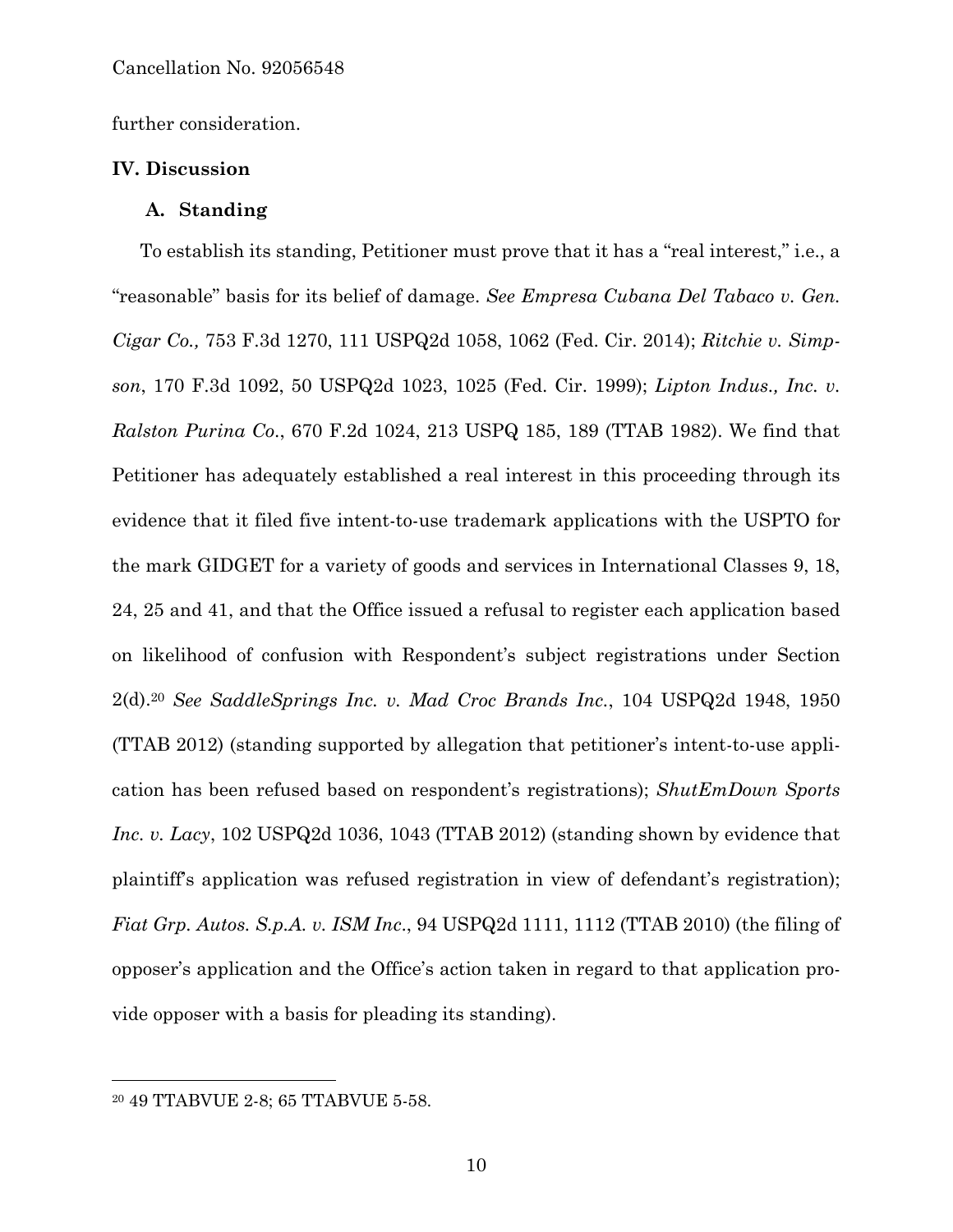#### **B. Abandonment**

#### **1. Statement of the Law of Abandonment**

The Trademark Act provides for the cancellation of a registration if the registered mark has been abandoned. *See* Section 14 of the Trademark Act, 15 U.S.C. § 1064. Under Section 45 of the Trademark Act, 15 U.S.C. § 1127, a mark is considered abandoned when "its use has been discontinued with intent not to resume such use." The definition of abandonment is found in this provision, as follows:

A mark shall be deemed to be "abandoned" if either of the following occurs:

(1) When its use has been discontinued with intent not to resume such use. Intent not to resume may be inferred from circumstances. Nonuse for 3 consecutive years shall be prima facie evidence of abandonment. "Use" of a mark means the bona fide use of such mark made in the ordinary course of trade, and not made merely to reserve a right in a mark.

… 15 U.S.C. § 1127.

Because registrations are presumed valid under the law, the party seeking their cancellation bears the burden of proving a prima facie case of abandonment by a preponderance of the evidence. *See On-Line Careline Inc. v. America Online Inc.*, 229 F.3d 1080, 56 USPQ2d 1471, 1476 (Fed. Cir. 2000); *Cerveceria Centroamericana S.A. v. Cerveceria India Inc.*, 13 USPQ2d at 1309; *Exec. Coach Builders, Inc. v. SPV Coach Co.*, 123 USPQ2d 1175, 1180-81 (TTAB 2016). If the petitioner presents a prima facie case of abandonment, the burden of production, i.e., going forward, then shifts to the trademark holder to rebut the prima facie showing with evidence. *Id.* at 1311.

Abandonment is a question of fact. *See Stock Pot Rest., Inc. v. Stockpot, Inc.*, 737 F.2d 1576, 222 USPQ 665, 667 (Fed. Cir. 1984). Thus, any inference of abandonment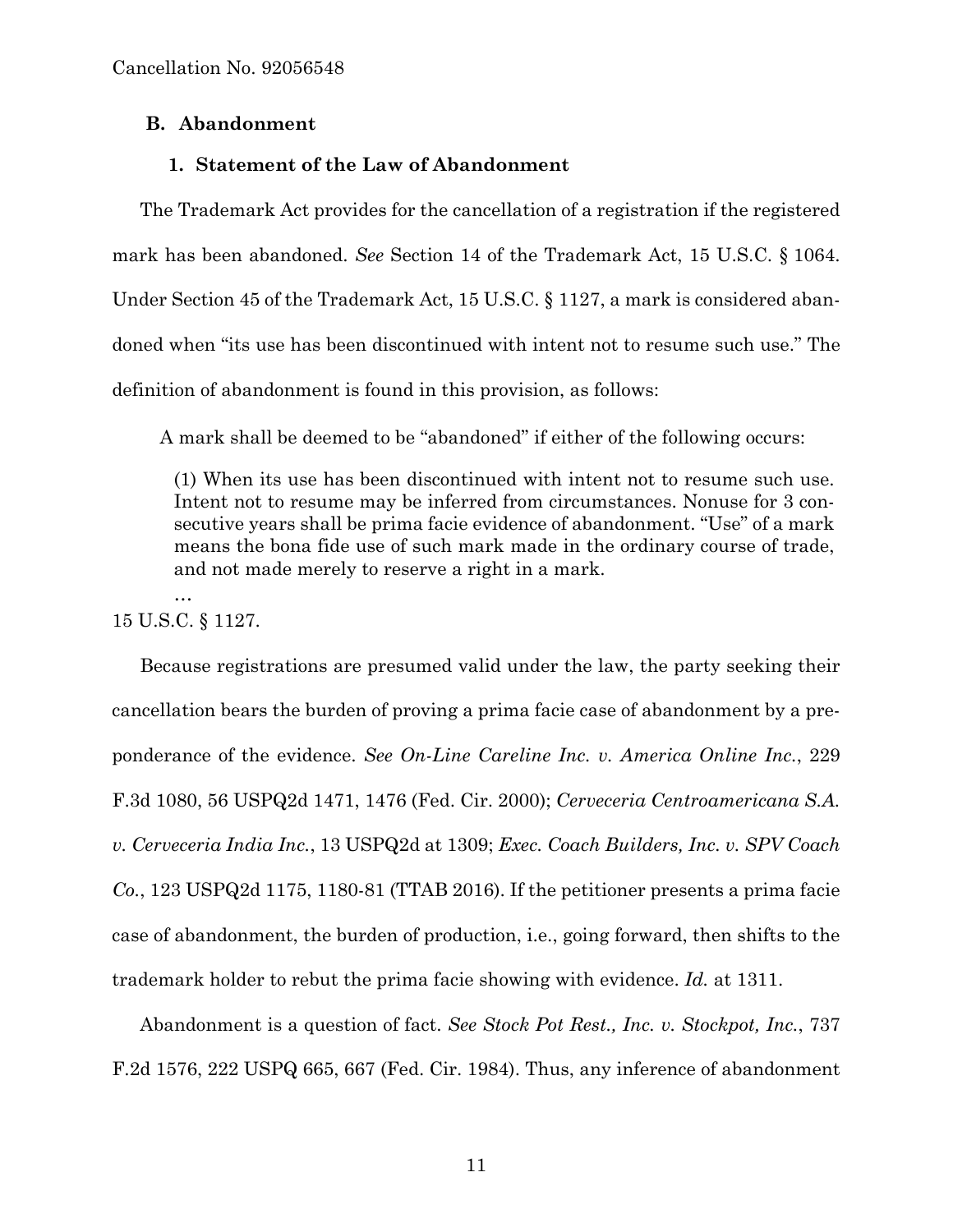must be based on proven fact. Section 45 of the Trademark Act. *See also Cerveceria Centroamericana S.A. v. Cerveceria India Inc.,* 13 USPQ2d at 1310 ("The protection due the registrant is provided by requiring that the inference have an adequate foundation in proven fact. Whenever an inference is based on pure speculation and 'there is no basis ... to *infer* nonuse,' a prima facie case of abandonment must fail.") (quoting *P.A.B. Produits et Appareils de Beaute v. Satinine Societa in Nome Collettivo di S.A. e. M. Usellini,* 570 F.2d 328, 332-33, 196 USPQ 801, 804-05 (CCPA 1978)); *Stetson v. Howard D. Wolf & Assoc's*, 955 F.2d 847, 21 USPQ2d 1783, 1785 (2d Cir. 1992) (A party claiming that a mark has been abandoned must show "non-use of the mark by the legal owner and no intent by that person or entity to resume use."). Proof of nonuse for three consecutive years, however, constitutes prima facie evidence of abandonment, because it supports an inference of lack of intent to resume use. Section 45 of the Trademark Act. *See also On-line Careline Inc. v. America Online Inc.,* 56 USPQ2d at 1476 ("The party seeking cancellation establishes a prima facie case of abandonment by showing proof of nonuse for three consecutive years."); *Emergency One, Inc. v. American FireEagle, Ltd.,* 228 F.3d 531, 56 USPQ2d 1343 (4th Cir. 2000).

#### **2. Evidence of Abandonment**

We begin with Figure 1, below, a chart submitted under the declaration testimony of Joe Annoni outlining the various owners of the GIDGET marks at issue. "MMTV" is Respondent.21

<sup>21 72</sup> TTABVUE 13.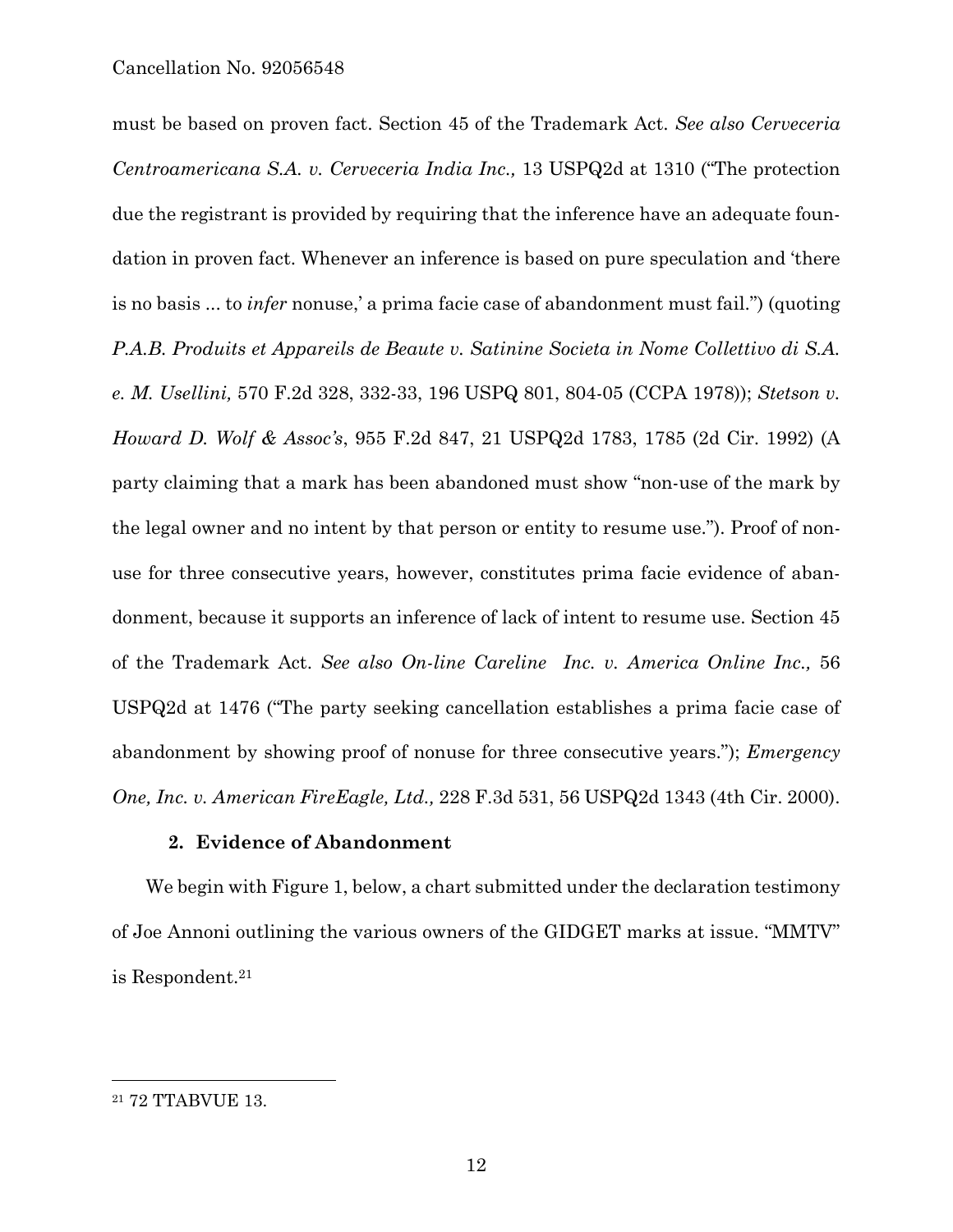#### **Summary of Gidget-Related Companies from 2005-2012**



Figure 1.

In response to Petitioner's discovery requests, Respondent indicates as follows:

- Respondent and its predecessors have made continuous use of the GIDGET marks from 2005 through 2012 in various states and foreign territories, including Hawaii, Florida and California.22
- In response to Petitioner's request for the annual number of units of sales in the United States for each item of goods and each of the services identified in its four registrations, Respondent indicates that "it does not presently have in its possession, custody or control, information regarding the annual number of unit sales."23

<sup>22 62</sup> TTABVUE 48-9; 57-8.

<sup>23</sup> *Id*. at 12-13.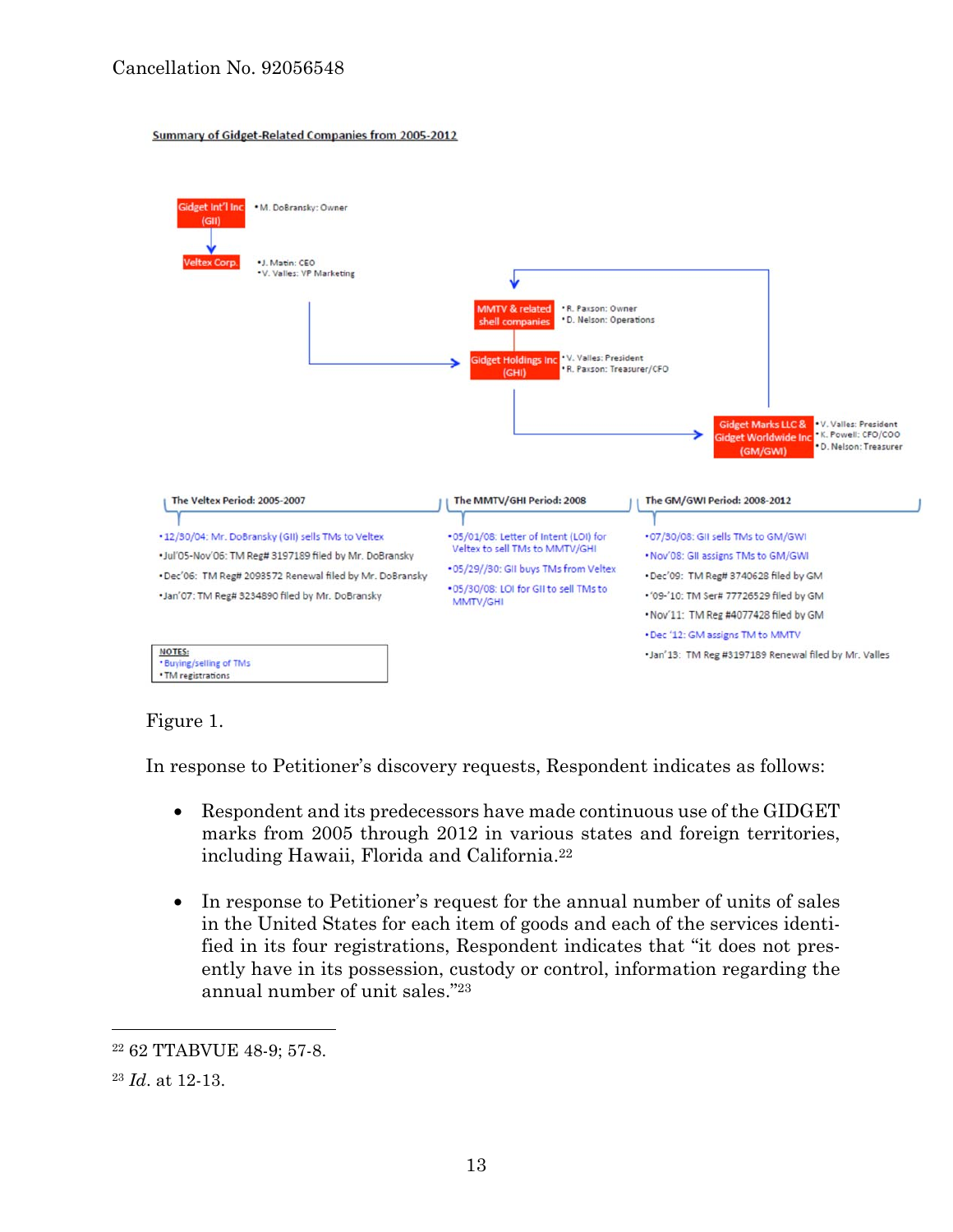• Respondent further indicates that it has produced or will produce documents in response to several of Petitioner's discovery requests regarding its use of the GIDGET marks in the involved registrations; however, no such documents are of record.<sup>24</sup>

In his declaration, Mr. Victor Valles, President and CEO/member of the Board of

GWI/GM, declares as follows:

- as President of GWI, he "actively sought licensees for the GIDGET mark, negotiated discussions with third parties regarding licensing of the mark, and oversaw the activities of our licensees."25
- Respondent's predecessors "made continuous efforts to advertise, promote and expand the GIDGET brand through various efforts such as participating in tradeshows, seeking licensing partners, sponsoring community and sporting events, and advertising in magazines and journals."26

Mr. Valles made the following statements with regard to each individual regis-

tration:

('572 Reg.)

- When Gidget Marks acquired the '572 Reg. in 2008, there was use of the GIDGET mark in connection with the identified goods;
- When Gidget Marks owned the '572 Reg. from 2008 until 2011, there was continuous use of the mark on the identified goods;
- At no time was there any intent to abandon the '572 Reg.<sup>27</sup>

('027 Reg.)

- In December 2009, Gidget Marks' attorney filed a statement of use for the '027 Reg.;
- When Gidget Marks filed the Statement of Use, Mr. Valles was not aware that it was necessary to use the GIDGET mark on each of the goods in the '027 Reg., but mistakenly believed that the mark only needed to be in use on one of the identified goods;
- Mr. Valles was not aware of his obligation to delete the identified goods that were not in use at the time of filing the Statement of Use;

<sup>26</sup> *Id*.

<sup>24</sup> *Id*. at 79-87, 108-119.

<sup>25 66</sup> TTABVUE 33.

<sup>27</sup> *Id*. at 34.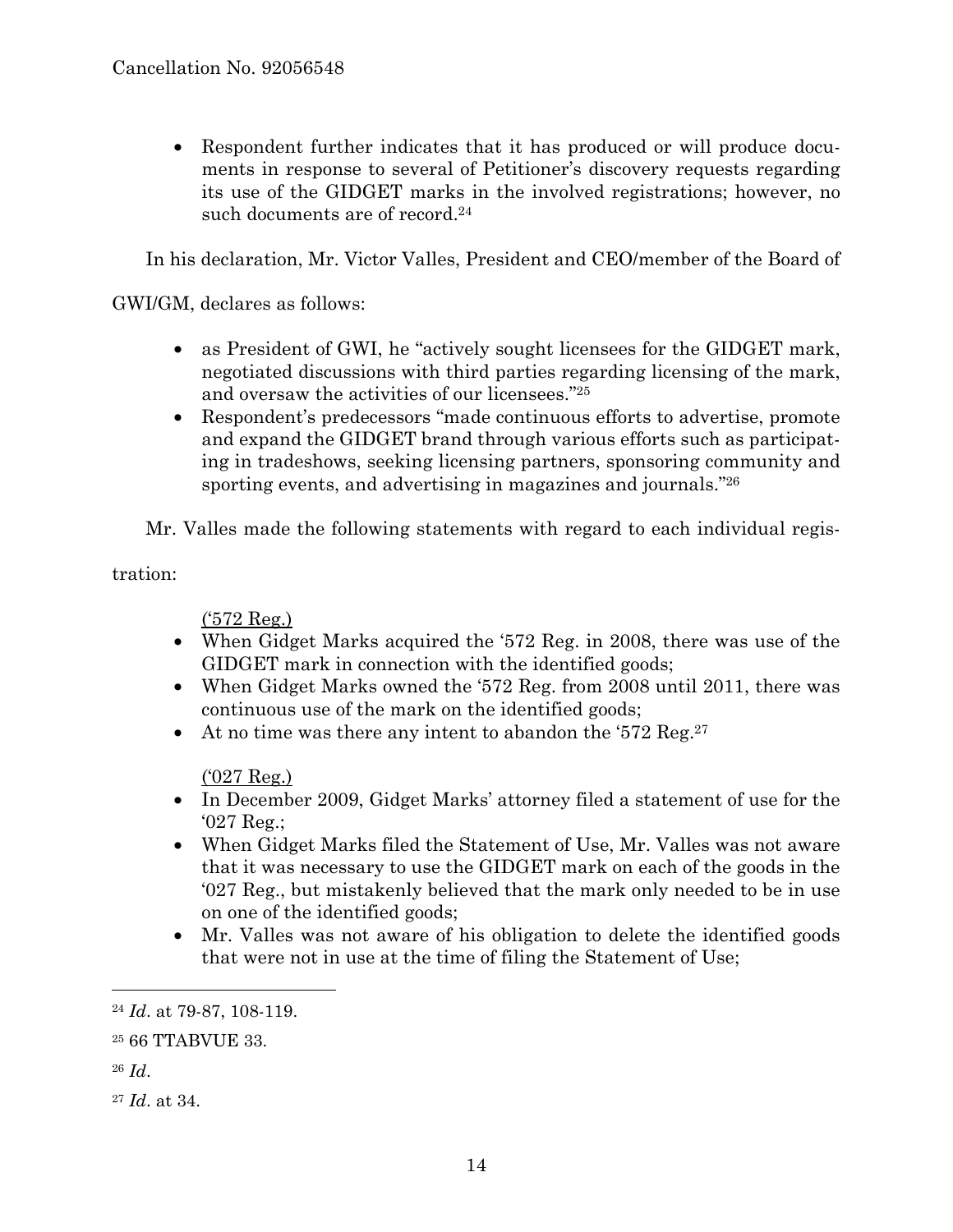- Mr. Valles believed that licensing or offering to license the identified goods was sufficient use to support filing the Statement of Use;
- Mr. Valles' mistaken beliefs were based upon a misunderstanding of trademark law and misunderstanding of counsel's instructions;
- At no point did Mr. Valles intend to deceive the Trademark Office;
- During the time Gidget Marks owned the '027 Reg. from 2008 until 2011, there was continuous use of the GIDGET mark on the identified goods through licensing contracts with third parties;
- At no time was there any intent to abandon the '027 Reg.<sup>28</sup>

# ('189 Reg.)

- When Gidget Marks acquired the '189 Reg. in 2008, there was use of the GIDGET mark in connection with the identified goods through licensing contracts with third parties;
- After acquiring the '189 Reg., Mr. Valles made continuous efforts to license use of the GIDGET mark on the identified goods;
- During the time Gidget Marks owned the '189 Reg. from 2008 until 2011, there was continuous use of the GIDGET mark on the identified goods;
- At no time was there any intent to abandon the '189 Reg.<sup>29</sup>

# ('428 Reg.)

- In April 2011, Gidget Marks' attorney filed a statement of use for the '428 Reg.;
- The Statement of Use was supported by a specimen consisting of a DVD case which was an accurate representation of the DVD that Gidget Marks was distributing at the time;
- The substitute specimen filed with the Statement of Use was a brochure advertising GIDGET branded educational seminars that was distributed to potential licensees and tradeshows;
- When the Statement of Use was filed, Mr. Valles was not aware that it was necessary to use the GIDGET mark on each of the services in the '428 Reg., but mistakenly believed that the mark only needed to be in use in connection with one of the identified services;
- Mr. Valles was not aware of his obligation to delete the identified services that were not in use at the time of filing the Statement of Use;
- Mr. Valles believed that licensing or offering to license the identified services was sufficient use to support filing the Statement of Use;
- Mr. Valles' mistaken beliefs were based upon a misunderstanding of trademark law and misunderstanding of counsel's instructions;
- At no point did Mr. Valles intend to deceive the Trademark Office;

<sup>28</sup> *Id*. at 34-5.

<sup>29</sup> *Id*. at 35.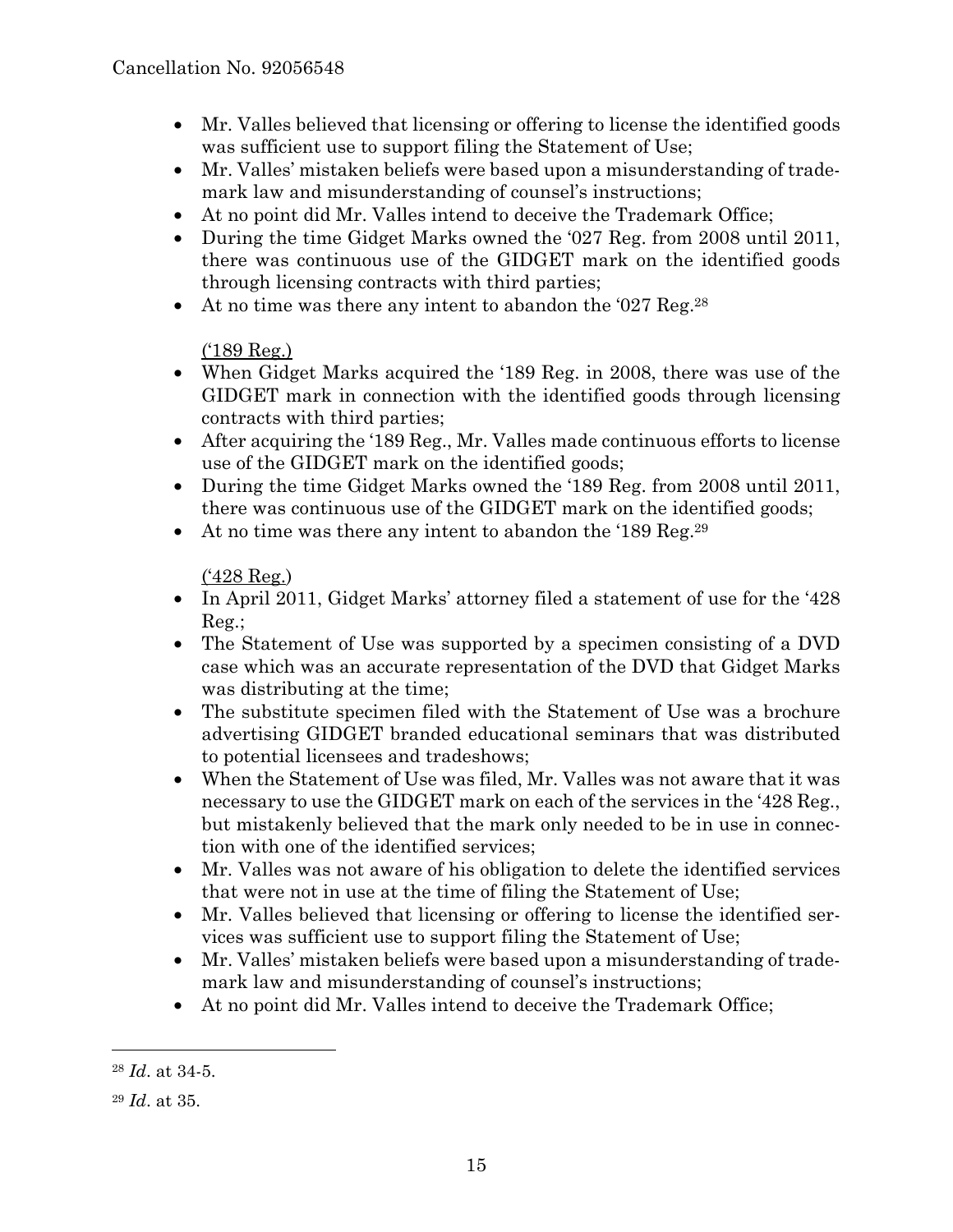- At the time of filing of the Statement of Use for the '428 Reg., there was use of the GIDGET mark in connection with various services through licensing contracts with third parties;
- During the time Gidget Marks owned the '428 Reg. from 2008 until 2011, there was continuous use of the GIDGET mark in connection with the identified services;
- At no time was there any intent to abandon the '428 Reg.<sup>30</sup>

In his discovery deposition from prior litigation involving Respondent and, *inter* 

*alia*, its predecessors in interest, Mr. Kevin Powell, President/Chief Financial Officer

of GWI/GM, testified as follows:

- as of 2010, no products had been sold under the GIDGET mark anywhere in the world;
- all of the money GWI received to that point was for advances based upon anticipated revenues;
- aside from some samples, there are no products bearing the GIDGET mark in any stores, and no agreements relating to use of the GIDGET marks for entertainment services;
- since its formation, GM has not raised any capital or filed any tax returns.31

In his declaration in support of his motion for enforcement of settlement agree-

ment, Mr. Michael DoBransky, one of Respondent's predecessors and plaintiff in liti-

gation with other of Respondent's predecessors, declares as follows:

- from September 2006 to at least October 2006, he acted as a consultant to Mr. Javeed Matin, director of Respondent's predecessors in interest Veltex USA, Inc. and Wilshire Equity, Inc.;
- Mr. Matin instructed him to find an individual to perform licensing services;
- Mr. DoBransky contacted numerous individuals for purposes of performing licensing services;
- despite repeated requests, neither Mr. Matin nor anyone else informed him of the budget for licensing, promotions or advertising;

<sup>30</sup> *Id*. at 36-7.

<sup>31</sup> *Id*. at 73-82.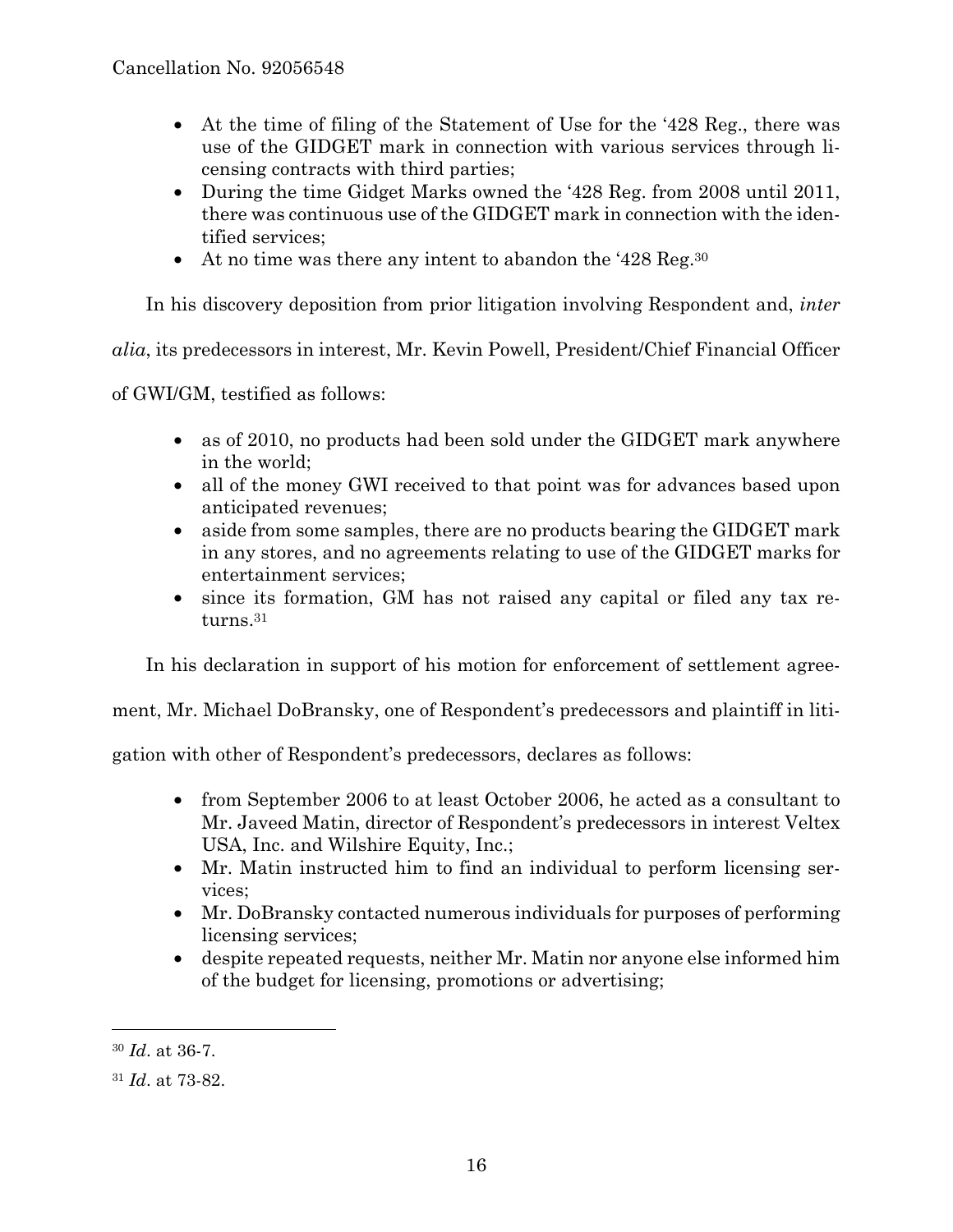• as a result, Mr. DoBransky was never able to commit to any of the numerous advertising or promotional offers he was presented.32

In his declaration in support of his opposition to Mr. DoBransky's motion for sum-

mary judgment in the same litigation, Mr. Javeed Matin declares as follows:

- Mr. DoBransky falsely stated that rights to the GIDGET marks were generating several million dollars annually, that a major studio would release a GIDGET motion picture in 2005, and that a major television network was starting a Saturday morning GIDGET cartoon in 2005;
- Mr. DoBransky falsely stated that Mr. Matin and his fellow defendants would begin receiving funds from these activities after entering into a contract with DoBransky;
- rights to the GIDGET marks have generated no sales of any goods as of 2006.33

In his declaration, Mr. Anthony Grunstein, owner of a third-party consumer prod-

ucts distribution and manufacturing company Jet International Holdings Ltd., de-

clares as follows:

- in 2011, he was contacted by Mr. Victor Valles and Mr. Kevin Powell of GWI/GM, then owners of the GIDGET marks in the registrations at issue, to act as distributor for GIDGET branded products in Australia, New Zealand, and Asia (excluding Japan);
- in response to his request for disclosure of products, sales and marketing activities related to goods under the GIDGET mark, he was informed that as of 2011, there has been no manufacturing or sale of GIDGET marked goods or provision of any services;
- in addition, there were no manufacturing relationships in place, no technical design packs to manufacture the goods, or marketing collateral to market the goods;
- Jet began designing products, developing product samples and prototypes, and creating mockup catalogs of products for prospective clients;
- in response to an investment pitch by GWI/GM, Mr. Grunstein and other potential investors exercised due diligence by demanding full disclosure of all GIDGET related activities including financial, corporate and legal activities;
- with the cooperation of GWI/GM and their counsel, Mr. Grunstein and

<sup>32 67</sup> TTABVUE 24-46.

<sup>33</sup> *Id*. at 47-54.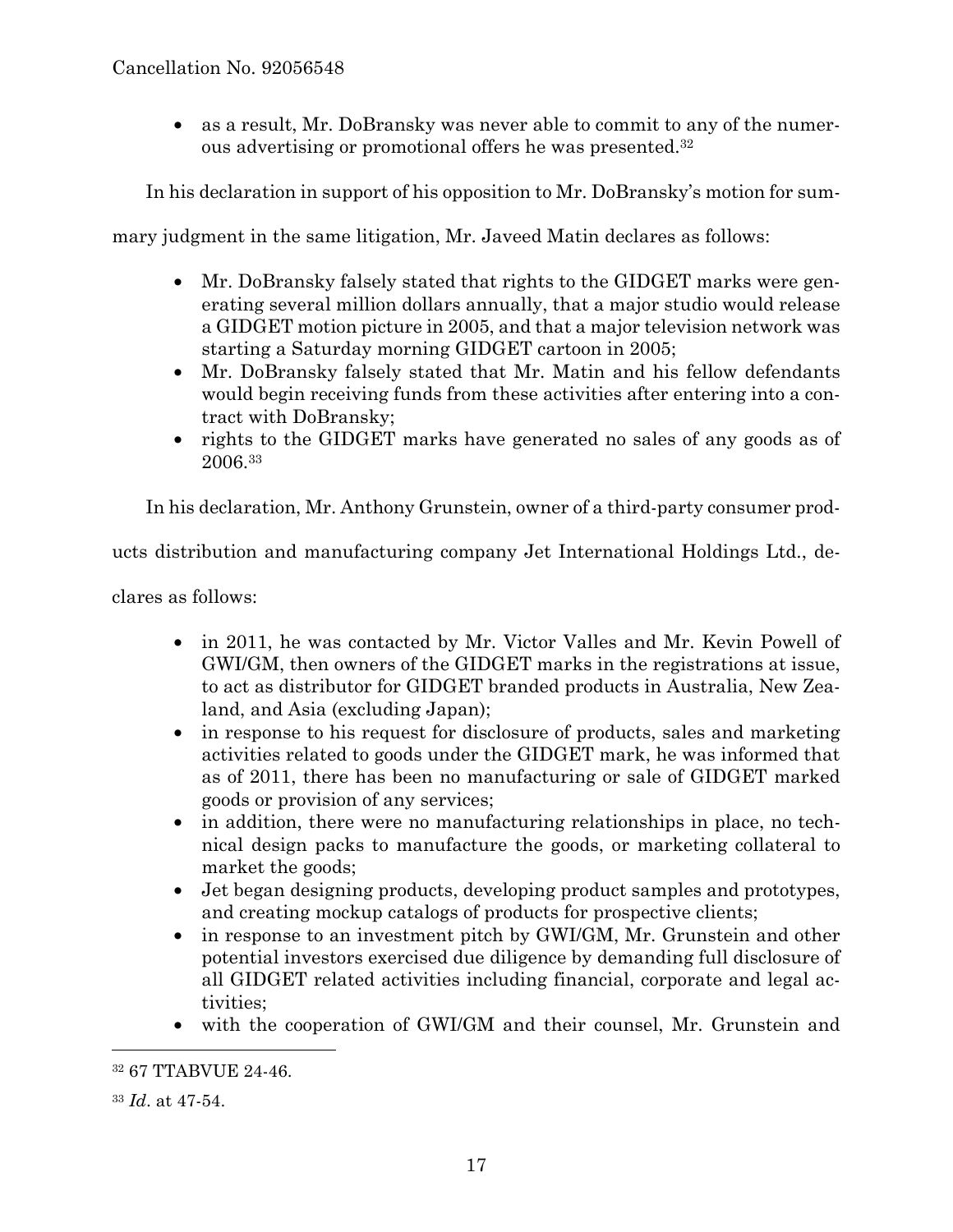other potential investors reviewed financial records from 2008 through mid-2012 and prepared documents therefrom confirming that there was no sale of any GIDGET branded product or service, and no related manufacturing, advertising or promotional expenditures during that time;

- the mockup sample catalog Jet created was used as a specimen of record in the '189 Reg.;
- Jet did not give GWI/GM permission to use its mockups or prototypes as specimens of use;
- none of the products in the mockup catalog were ever manufactured or made available for sale.34

In his declaration, Mr. Ron Yoshida, consumer products industry executive and

consultant, declares as follows:

- in mid-2010, Mr. Victor Valles and Mr. Kevin Powell requested Mr. Yoshida to be a consultant for their business related to the GIDGET marks;
- GWI/GM did not, at that time, have a consumer products business and were looking for someone to exploit the GIDGET marks;
- over the next year he set up meetings for Mr. Valles and Mr. Powell with industry contacts based upon their representations that they had an entertainment deal for a GIDGET movie or television program;
- Mr. Valles and Mr. Powell encouraged Mr. Yoshida, his contacts and others to invest in their business;
- in late 2011 Mr. Yoshida and other potential investors and advisors grew frustrated with the lack of transparency from Mr. Powell and Mr. Valles and began researching their business practices and claims;
- in March 2012, Mr. Powell and Mr. Valles appointed Mr. Yoshida as Chief Executive Officer of GWI/GM and constructed a Board of Directors to salvage the business;
- Mr. Yoshida oversaw an audit of the companies and personally reviewed their finances, management and business plan with respect to their sole asset, the GIDGET marks;
- he learned from the audit that the companies' officers had significantly misled investors regarding the status of the business, as well as the validity and value of the GIDGET brand, and misused investments;
- upon reviewing the corporate and financial records, Mr. Yoshida determined that the officers of the businesses were not running a proper business and were using investors' funds for personal gain;
- in October 2012, Mr. Powell was removed by the Board of Directors based upon multiple findings of misconduct;
- based upon his role as consultant and Chief Executive Officer, Mr. Yoshida

<sup>34 69</sup> TTABVUE 1-98.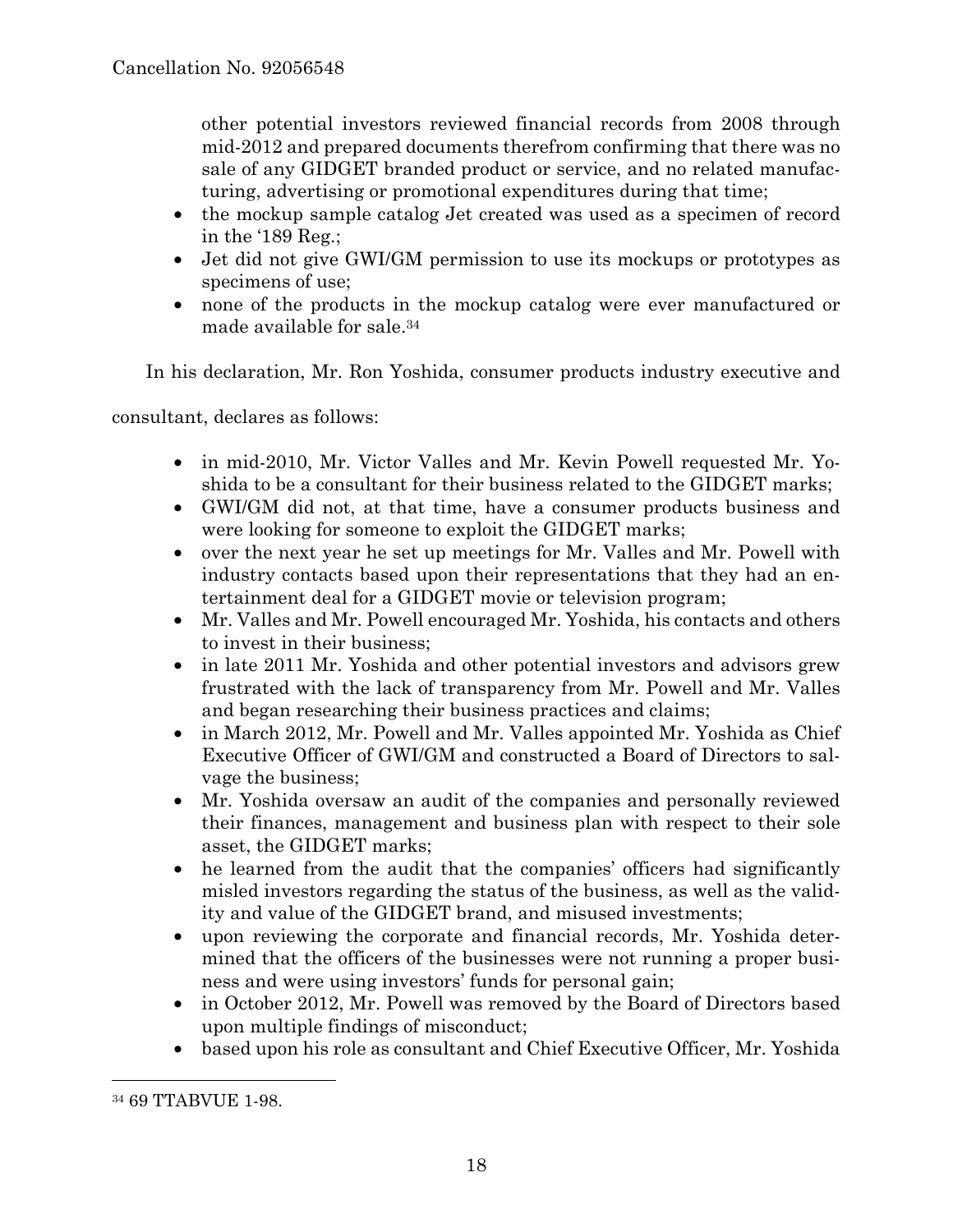determined that from 2009 through 2012 GWI/GM did not manufacture, sell, or offer for sale any GIDGET branded product or service, nor were there any funds for manufacturing;

- from 2008-2012, GWI/GM did not generate any revenue for any GIDGET branded products;
- since late 2012, Mr. Yoshida had no further involvement with the GIDGET marks-related businesses.35
- Mr. Yoshida also declared in conclusion that "the only business mission the company pursued at that time, was to defraud investors."36

In his declaration, Mr. Joe Annoni, a management and investment consultant

and, subsequently, an officer of Petitioner, declares as follows:

- in January 2012, he was introduced by Mr. Yoshida to Mr. Valles, Mr. Powell and Mr. Grunstein;
- he was asked by Mr. Grunstein to serve as a corporate finance advisor to conduct a due diligence assessment of GWI/GM;
- in January 2012, Mr. Grunstein and GWI/GM provided him with a copy of GWI/GM's investment proposal;
- in March 2012, GWI/GM produced financial documents;
- upon reviewing these documents, Mr. Yoshida concluded that GWI/GM did not possess any capital commitments, had not developed any products or services under the GIDGET mark between 2008 and mid-2012, and did not have any licensing relationships or receive any licensing revenue or licensing advances;
- GWI/GM had no manufacturing or advertising or promotional expenses during this time;
- upon further meetings with Respondent, its predecessors and principals from each of these companies as well as review of documents relating thereto, Mr. Yoshida concluded that there were no bona fide sales, manufacturing or development of any GIDGET branded goods or services from at least 2004 until mid-2012.37

# **3. Findings of Fact**

Neither party addresses use of the mark in connection with the identified goods

<sup>35 70</sup> TTABVUE 1-5.

<sup>36</sup> *Id*. at 5.

<sup>37 72</sup> TTABVUE 2-8.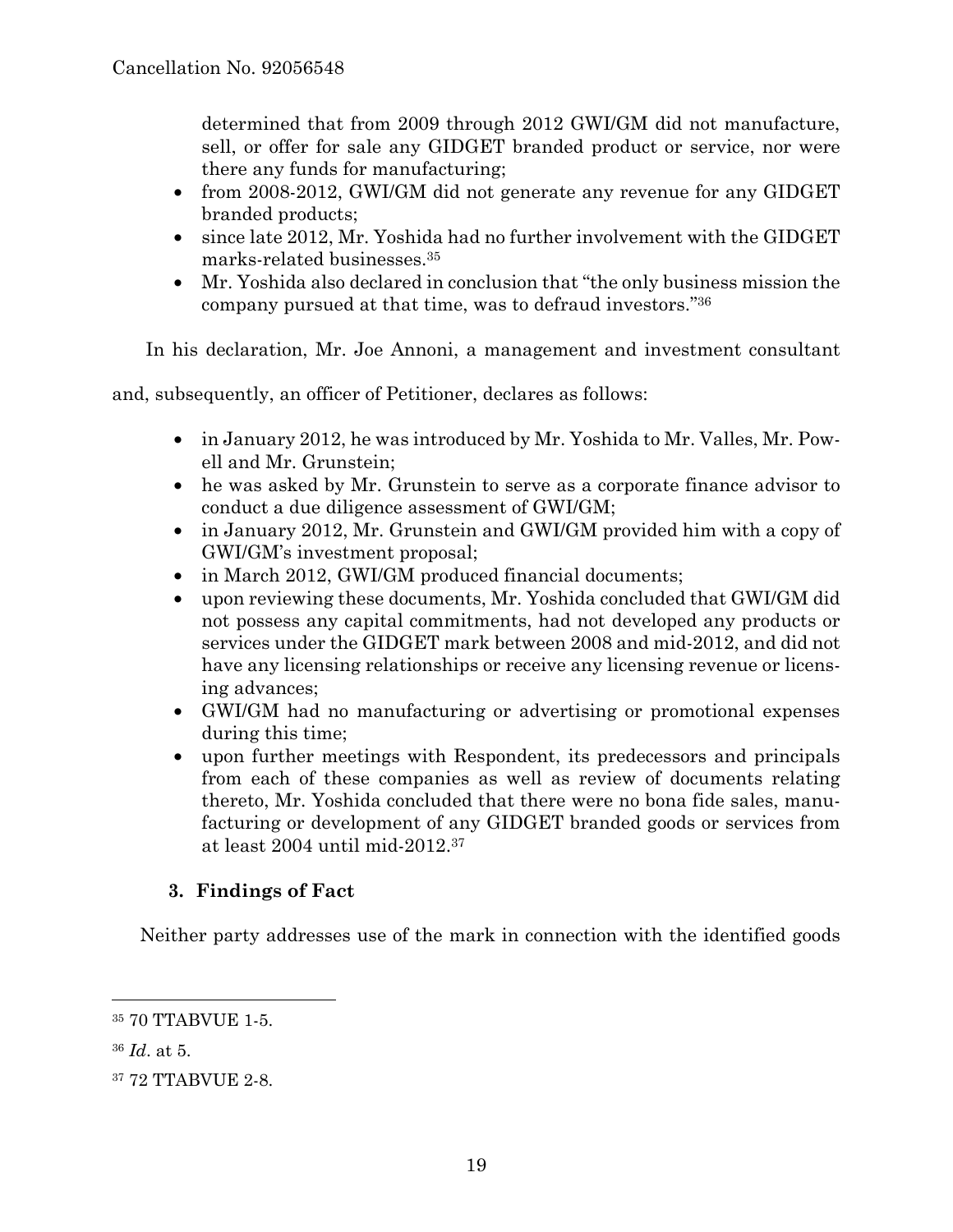or services prior to 2004. Therefore, Petitioner has not established a prima facie case of abandonment prior to that period.38 As a result, the issue before us is whether Petitioner has established that Respondent abandoned its mark, as abandonment is defined in the law, during the period from 2004 to the middle of 2012.

As discussed above, Mr. Javeed Matin, officer of Respondent's predecessor Veltex USA, Inc. and Wilshire Equity, Inc., declared that as of 2006, there were no sales of GIDGET-branded goods.39 Mr. Kevin Powell, officer of Respondent's predecessor GWI/GM, testified that as of 2010, no products had been sold under the GIDGET mark anywhere in the world.40 Mr. Anthony Grunstein, owner of a third-party consumer products manufacturing company hired to design, develop and manufacture the products to be offered for sale under the GIDGET mark, declared that from 2008 through mid-2012, there was no sale of any GIDGET-branded product or service, and no manufacturing, advertising or promotional expenditures related thereto.41 Mr. Grunstein further declared that his company created a sample, mockup catalog that was used by Respondent's predecessor as the specimen of use underlying the '189 Reg., and that none of the products in the mockup catalog were ever manufactured or made available for sale.42 Mr. Ron Yoshida, consumer products industry consultant

<sup>38</sup> The '428 and '628 Regs. do not even assert use prior to June 2009 and March 2009, respectively.

<sup>39 67</sup> TTABVUE 47-54.

<sup>40 66</sup> TTABVUE 73-82.

<sup>41 69</sup> TTABVUE 1-98.

<sup>&</sup>lt;sup>42</sup> Id. While not before us in this case, we note as a general matter that mockup catalogs are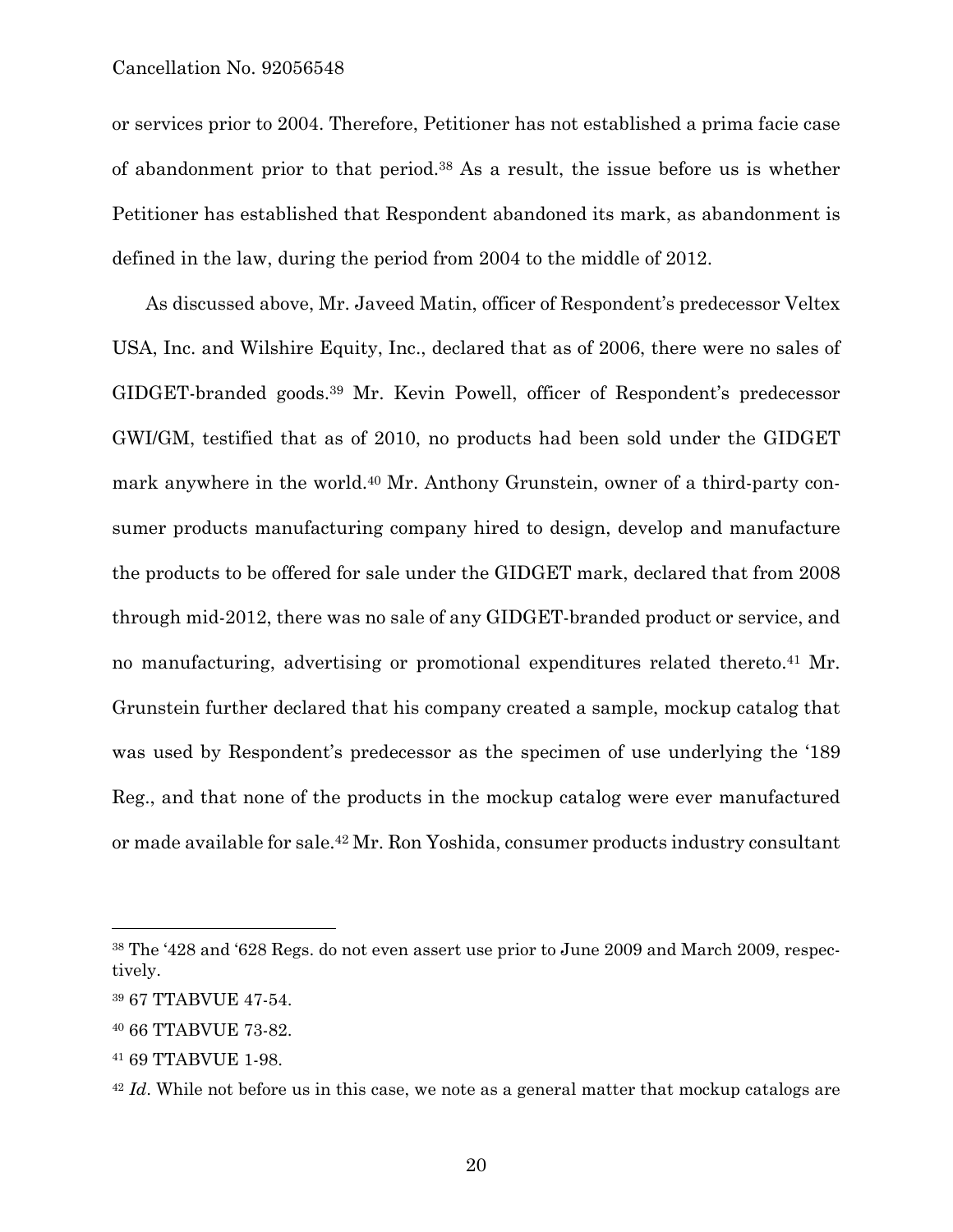and later officer of Respondent's predecessor GWI/GM, declared that from 2009 through 2012 GWI/GM did not manufacture, sell, or offer for sale any GIDGET branded product or service, nor were there any available funds for manufacturing.43 Mr. Yoshida further declared that from 2008-2012, GWI/GM did not generate any revenue from any GIDGET branded products.44 In his declaration, Mr. Joe Annoni, management and investment consultant and subsequently officer of Petitioner, corroborates Mr. Grunstein's and Mr. Yoshida's declarations. 45

The evidence of record, consisting largely of the testimony of officers of Respondent's predecessors in interest and third parties who were retained by them, establishes that from at least 2008 through 2012, there was no use of the GIDGET mark in the ordinary course of trade in relation to any of the goods or services recited in the involved registrations. The testimony depositions and declarations are consistent and corroborate one another. Taken together, this evidence establishes Petitioner's prima facie case of abandonment based on at least three consecutive years of nonuse. Thus, the burden of going forward and rebutting the prima facie showing, with evidence, shifts to Respondent.

The statement by Mr. Valles in his declaration that Respondent's predecessor

not proper specimens of use because they do not demonstrate actual use of the mark in commerce. *See* Section 1(d), 15 U.S.C. § 1051(d) ("specimens or facsimiles of the mark as used in commerce"); Section 45, 15 U.S.C. § 1127 ("'use in commerce means the bona fide use of a mark in the ordinary course of trade, and not made merely to reserve a right in a mark.'").

<sup>43 70</sup> TTABVUE 1-5.

<sup>44</sup> *Id*.

<sup>45 72</sup> TTABVUE 2-8.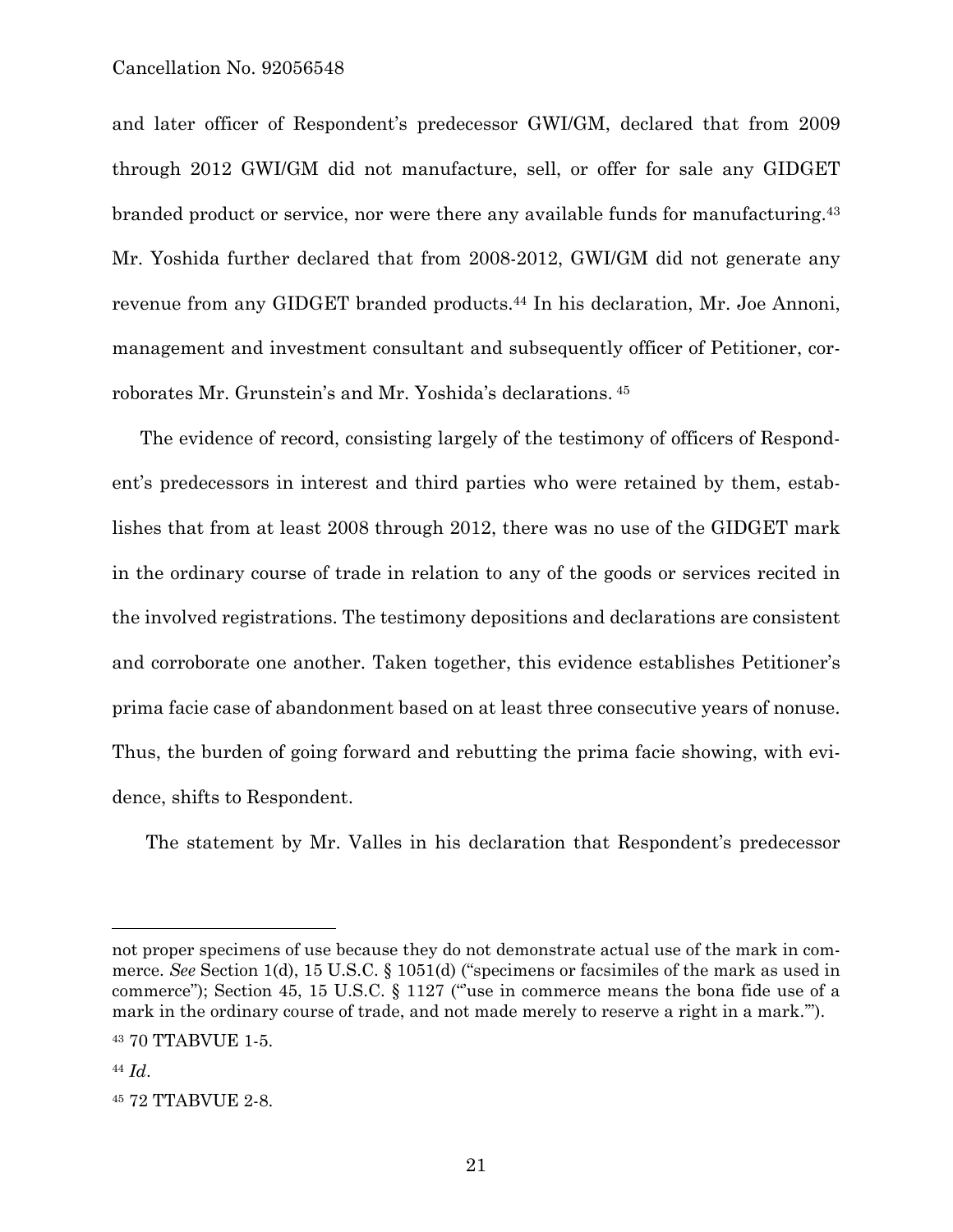GWI/GM never had an intention to abandon the mark is of little importance. For the intent element of abandonment under the Trademark Act, the relevant question is not whether Respondent intended to abandon the mark, but whether or not it intended to resume use. *See Imperial Tobacco Ltd. v. Philip Morris Inc.*, 899 F.2d 1575, 14 USPQ2d 1390, 1394 (Fed. Cir. 1990) ("In every contested abandonment case, the respondent denies an intention to abandon its mark; otherwise there would be no contest."); *see also Cerveceria Modelo S.A. de C.V. v. R.B. Marco & Sons Inc.*, 55 USPQ2d 1298, 1303 (TTAB 2000). Thus, to support a finding of intent to resume use of the mark, the owner must do more than simply assert a vague, unsubstantiated intent to make use of the mark at some unspecified time in the future. Rather, the owner must build a record "with respect to what activities it engaged in during the nonuse period or what outside events occurred from which an intent to resume use during the nonuse period may reasonably be inferred." *Imperial Tobacco Ltd. v. Philip Morris Inc.*, 14 USPQ2d at 1394.

In response to Petitioner's discovery requests, Respondent asserts that it and its predecessors have made continuous use of the GIDGET mark from 2005 through 2012.46 However, Respondent further asserts that "it does not presently have in its possession, custody or control, information regarding the annual number of unit sales"47 with regard to such use. Respondent also asserts that it has produced or will

<sup>46 62</sup> TTABVUE 48-9; 47-8.

<sup>47</sup> *Id*. at 12-13.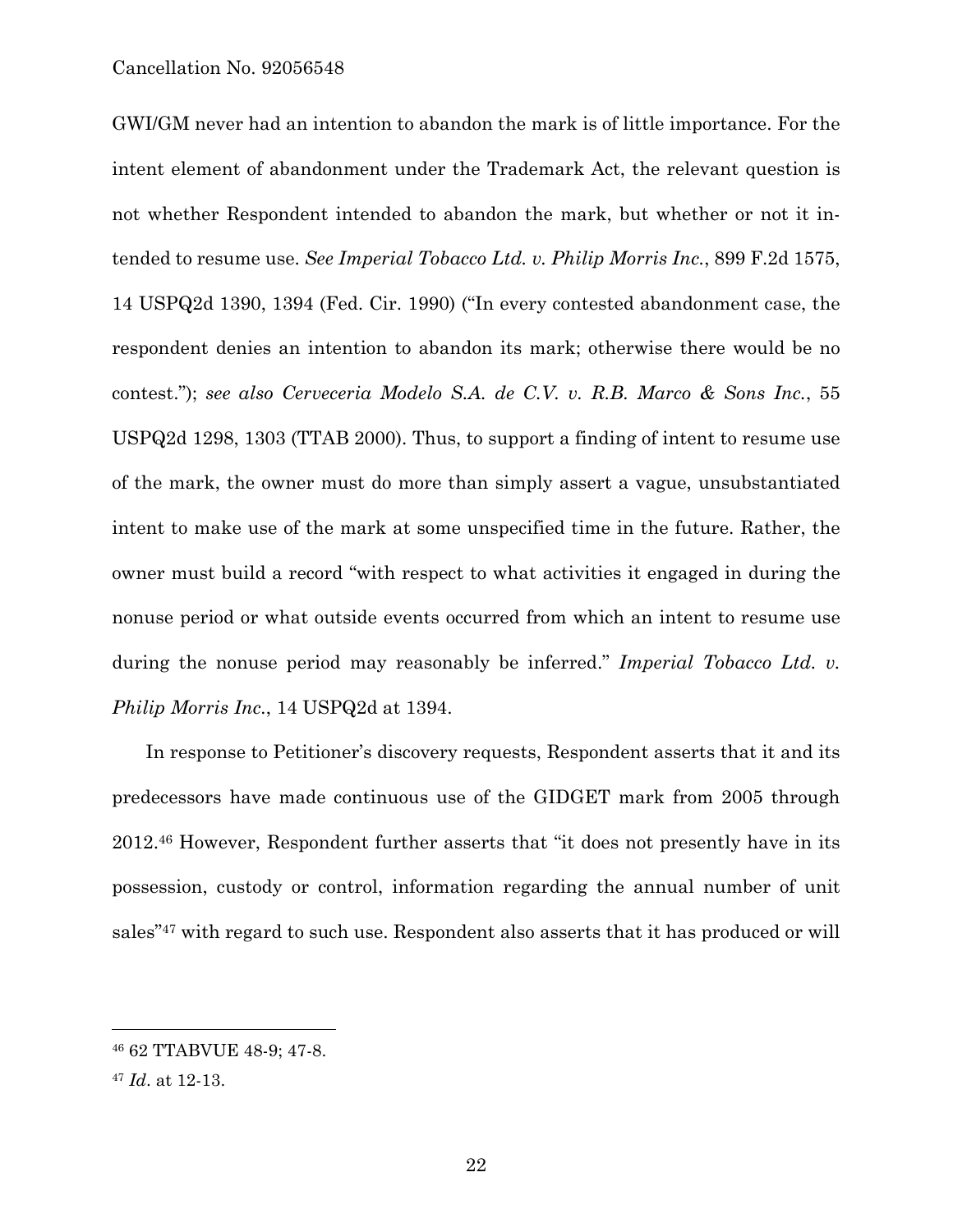produce documents supporting its use of the GIDGET mark in the involved registrations; however, no such documents are in the record.48

Mr. Valles declared that when GWI/GM acquired the GIDGET mark in the involved registrations in 2008, the mark was in use and remained in continuous use from 2008 through 2011.49 However, Respondent has not introduced any evidence of such use. Furthermore, Mr. Valles' declaration is directly contradicted by the testimony declarations of his fellow officers at GWI/GM, Mr. Powell and Mr. Yoshida, as well as the testimony of other individuals associated with Respondent and its predecessors as discussed above. Mr. Valles further declares that he and Respondent's predecessors "made continuous efforts to advertise, promote and license the GIDGET mark through such activities as participating in tradeshows, seeking licensing partners, sponsoring community and sporting events, and advertising in magazines and journals."50 However, Respondent cannot rely upon mostly unsubstantiated assertions of vaguely defined efforts, apparently conducted without an operating budget, to license goods and services in order to keep someone else from adopting a mark it has abandoned. *See Gen. Motors Corp. v. Aristide & Co., Antiquaire de Marques*, 87 USPQ2d 1179, 1183 (TTAB 2008); *Hornby v. TJX Cos. Inc.*, 87 USPQ2d 1411, 1421 (TTAB 2008). *See also Emergency One Inc. v. Am. FireEagle Ltd.*, 56 USPQ2d at 1348 ("Once the challenger shows discontinued use, the owner must produce evidence of

<sup>48</sup> *Id*. at 79-87, 108-119.

<sup>49 66</sup> TTABVUE 33-7.

<sup>50</sup> *Id*.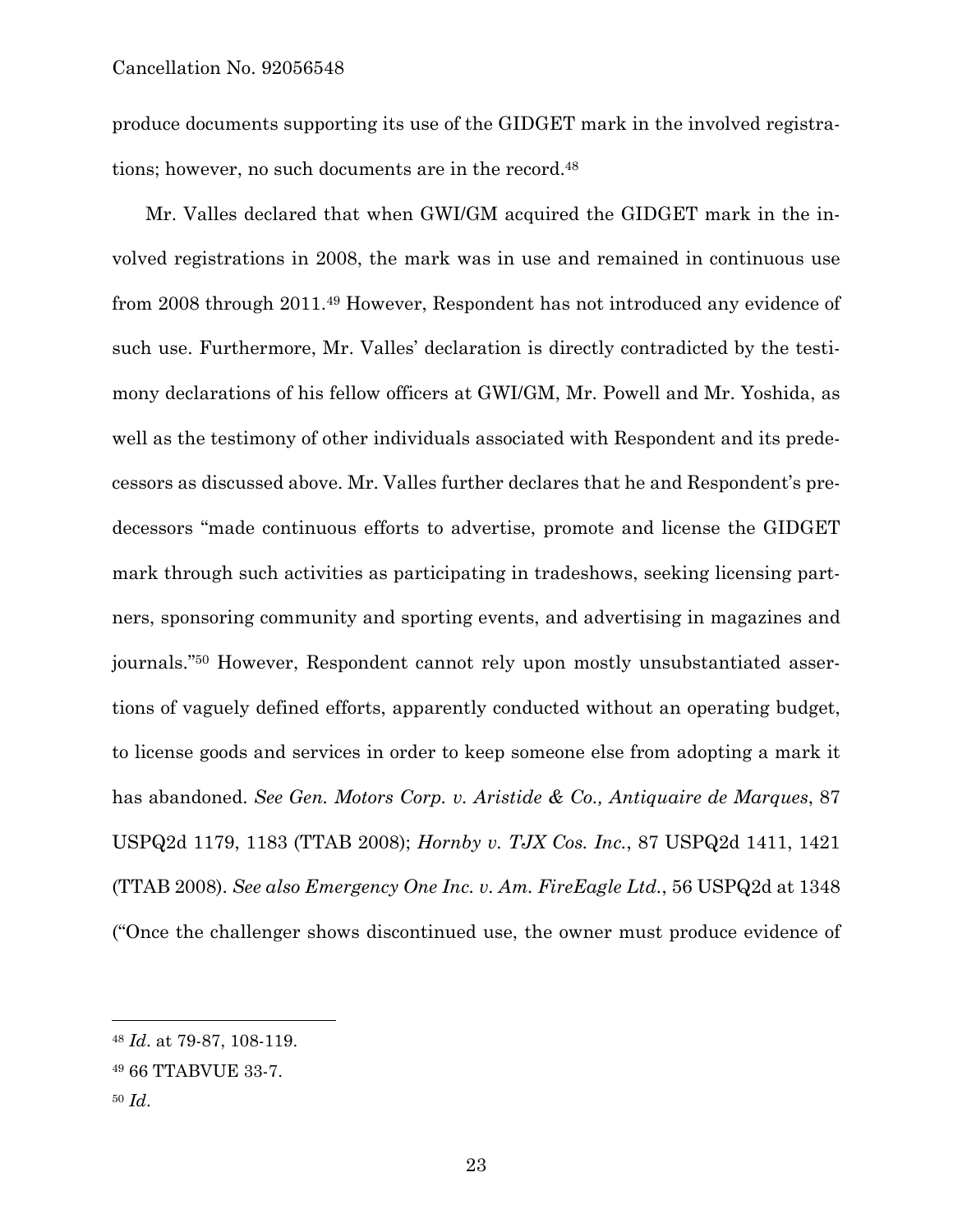intent to resume use 'within the reasonably foreseeable future.' … Of course, what is meant by the 'reasonably foreseeable future' will vary depending on the industry and the particular circumstances of the case … it might be reasonable for a fire truck manufacturer to spend five or six years considering the reintroduction of a brand, even though the same passage of time would be unreasonable for a maker of a more ephemeral product, say potato chips."). While production and distribution of a motion picture may be an expensive and time-consuming process, manufacture and distribution of consumer goods such as clothing, bicycles and paper products may be effected much more easily. However, there is no evidence that Respondent or its predecessors produced or sold any consumer products under the GIDGET mark from at least 2008 through 2012, aside from a few prototypes created by a third party. Further, despite representations that the theatrical release of a GIDGET movie and cartoon series was imminent as of 2005,<sup>51</sup> there is no evidence of any such movie or program. Simply put, there is no credible evidence that Respondent or its predecessors made any use of the GIDGET mark apart from a few sporadic promotions of surfing events – which activity is not listed among the goods or services identified in the subject registrations – and vaguely described, unsuccessful attempts at licensing the GIDGET mark in connection with its numerous identified goods and services.

Upon close and careful consideration of the attempts of Respondent and its predecessors to license the mark, we find that the vaguely explained attempts, both in-

l

<sup>51 67</sup> TTABVUE 47-54.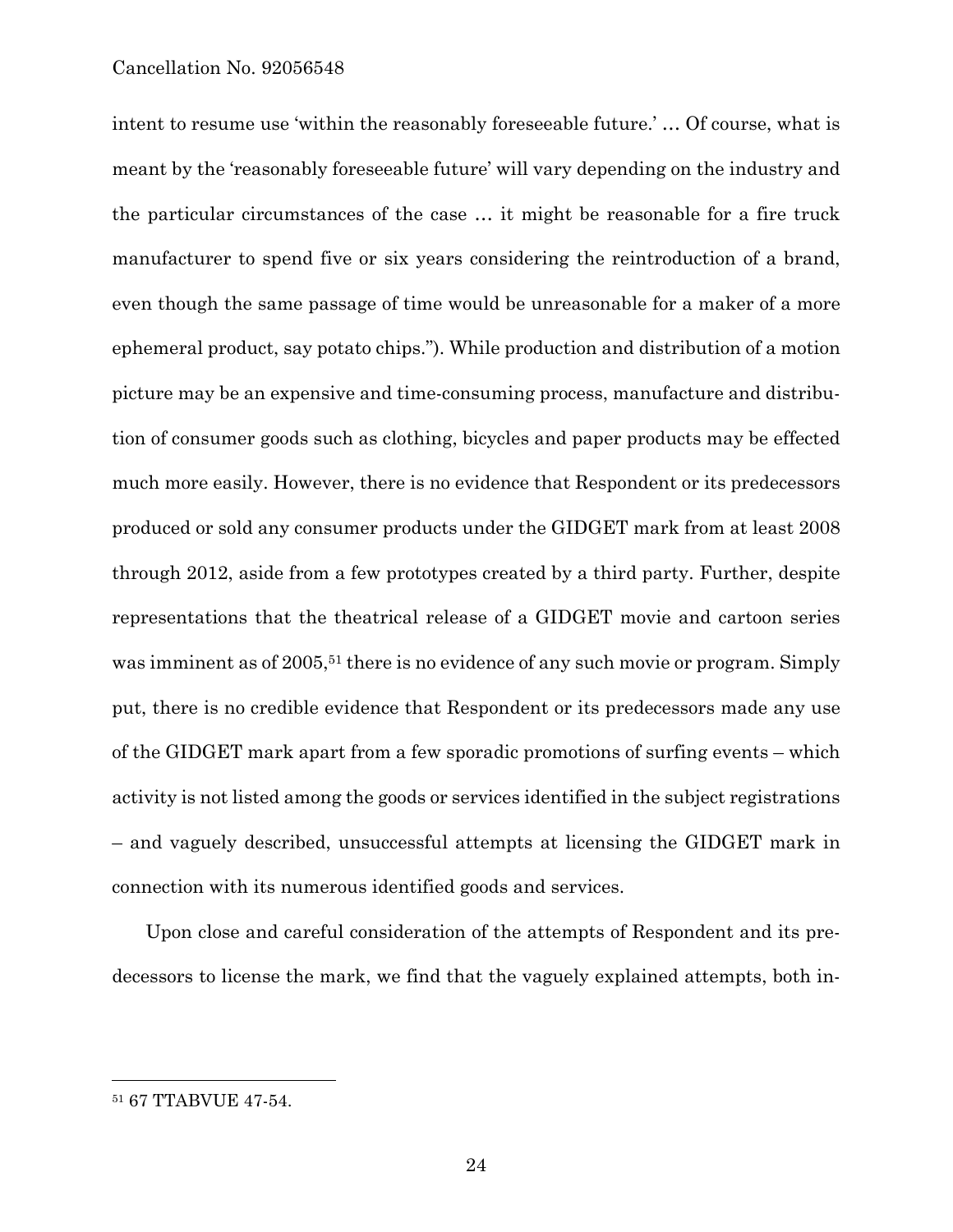dividually and collectively, fall far short of rebutting the presumption of abandonment. All of the other activities engaged in by Respondent and its predecessors, which effectively added up to little more than attempts to secure additional investors, do not establish an intent to resume use during the critical time frame from at least 2008 through 2012. The evidence in this case does not show serious negotiations toward execution of any license agreement. Respondent's efforts were neither consistent nor sustained, and assertions of discussions concerning the potential use of the mark at some unknown point in the future are insufficient to show an intent to resume use. *Rivard v. Linville*, 133 F.3d 1446, 45 USPQ2d 1374, 1376-77 (Fed. Cir. 1998); *Imperial Tobacco Ltd. v. Philip Morris Inc.*, 14 USPQ2d at 1396; *Azeka Bldg. Corp. v. Azeka*, 122 USPQ2d 1477, 1487-88 (TTAB 2017); *Auburn Farms Inc. v. McKee Foods Corp.*, 51 USPQ2d 1439, 1443-45 (TTAB 1999). *See also Emergency One Inc. v. Am. FireEagle Ltd.*, 56 USPQ2d at 1347-48 ("Requiring the owner to have an intent to use the mark in the reasonably foreseeable future ensures that valuable trademarks are in fact used in commerce as the Lanham Act intends, rather than simply hoarded or warehoused.").

Quite simply, the record is devoid of any evidence showing a specific and consistent plan to resume use – to the extent Respondent ever used the GIDGET mark – during a period of at least four years from 2008 through 2012. *See Hornby v. TJX Cos. Inc.*, 87 USPQ2d at 1421 ("Petitioner has not provided any excuse or indeed any reason at all for this long period of nonuse, nor has she provided any evidence about her plans to resume use of the mark … 'Use' of a mark means 'the bona fide use of